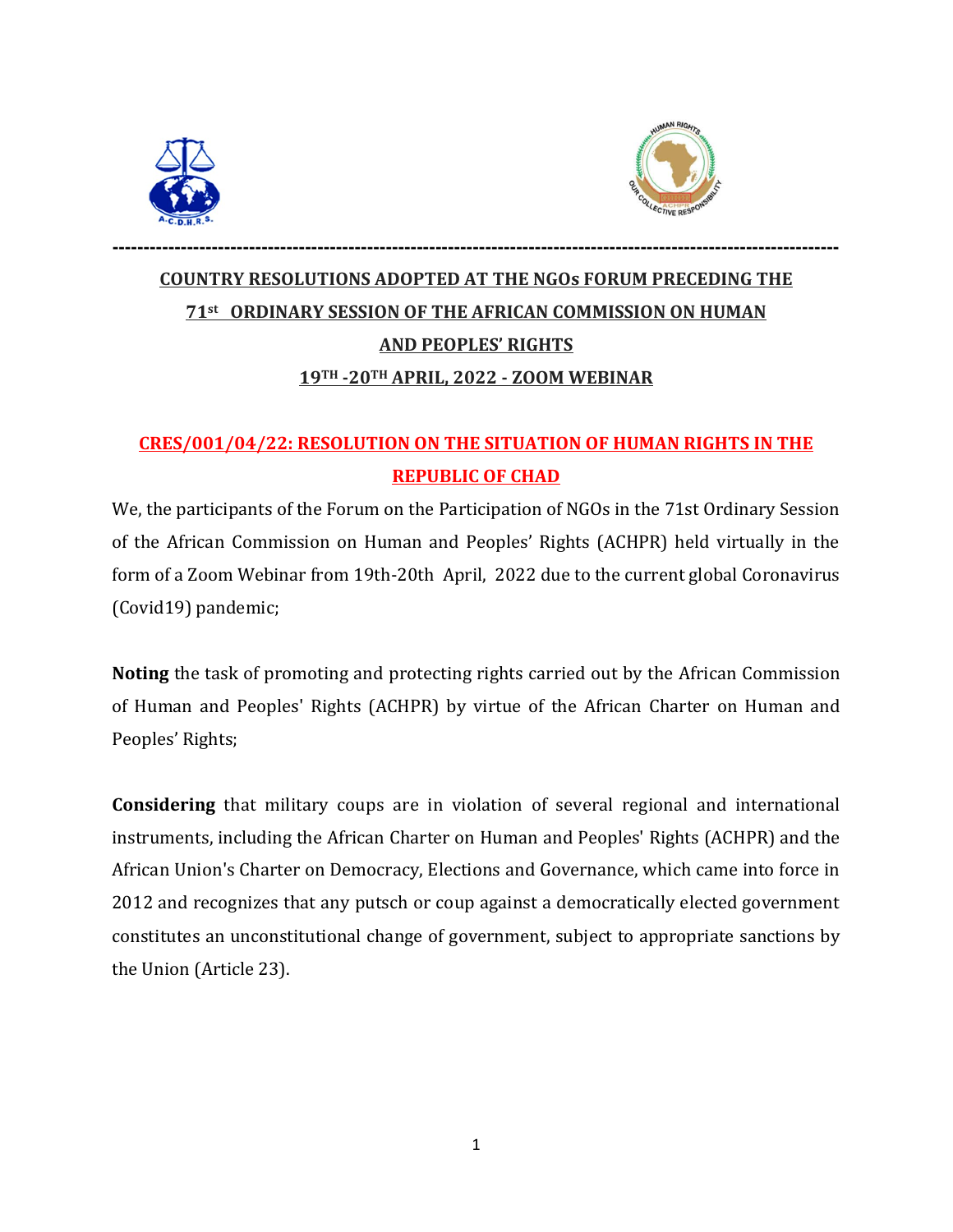**Noting** the commitments of the Republic of the Chad by virtue of the African Charter on Human and Peoples' Rights, the African Charter on Democracy, Elections and Governance and the other regional and international instruments relating human rights ratified by the State of Chad;

**Considering** the relevant provisions of the African Charter that guarantee the right to life (Article 4), liberty and the security of the person (Article 6), the right to freedom of expression and the right to freedom of association (Article 10) and the right to freedom of assembly (Article 11); Noting Article 6, 8 of the Charter of the Transition of the Republic of Chad of 20 April 2021 guaranteeing citizens their freedoms and fundamental rights; the inviolability of human beings, respect for the right to life, physical and moral integrity;

**Considering** Article 4 of the Charter of the Transition of the Republic of the Chad of 20 April 2021 granting political parties the freedom to form and to carry out their activities in accordance with the laws of the Republic; and Article 22 of the said Charter recognizing freedom of opinion, of expression and of conscience;

**Considering** in addition the freedom of association, of assembly and of the press guaranteed by Article 22 of the Charter of the Transition of the Republic of the Chad of 20 April 2021;

**Observing** the previous resolutions of the ACHPR on the situation in Chad, and in particular its resolution 207 of 7 August 2020, adopted at its 50th Ordinary Session of 24 October to 5 November 2011 expressing its concern about the impact of the climate of insecurity that prevails in some countries in Africa [including Chad] because of continuing armed conflicts and the resurgence of fighting in others, in particular between rebel groups and governmental armed forces;

**Deploring** the repeated violations and threats of violations to rights of freedom of opinion and freedom of expression, characterized by the increase in acts of intimidation and judicial harassment, arbitrary arrests and attempted arrests and other forms of threat to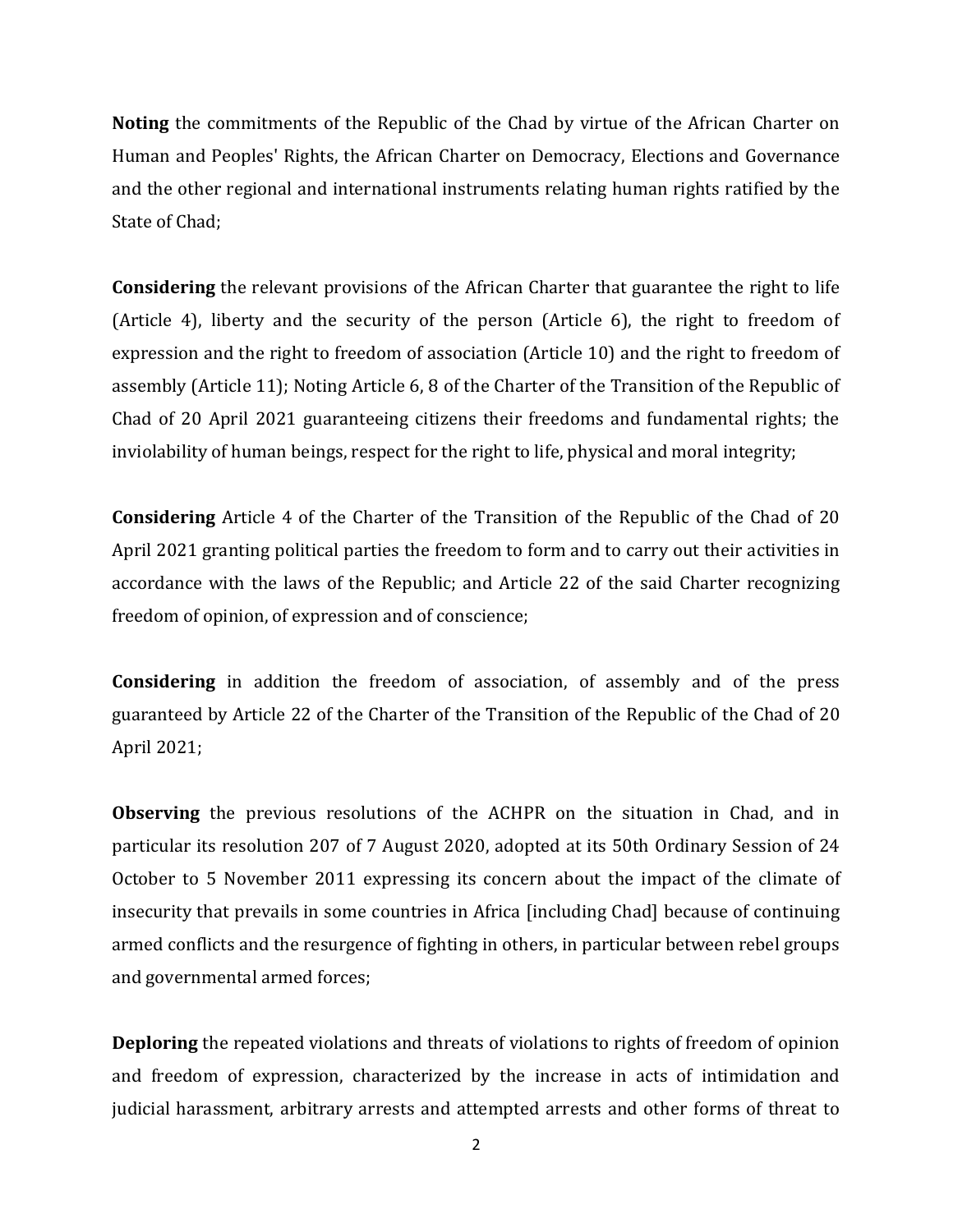and pressure on people expressing opinions critical of the Transition authorities, in particular on social media;

**Deeply** concerned by the restrictions to the right to information and to freedom of the press, manifested by the increase in harassment of the media by the Transition authorities;

**Denouncing,** the restrictions on civic space and public freedoms, in particular on rights to freedom of association and freedom of peaceful assembly by the imposition of a system of the prior authorization of marches and the arbitrary and discriminatory selection of movements authorized to protest;

Hereby call on the African Commission on Human and Peoples' Rights to urgently adopt a resolution to:

- 1. **Call** for respect for democratic principles and human rights, which are an essential condition for the stability of Chad and the Sahel region;
- 2. **Exhort** the transition authorities to restore constitutional order constitutional in Chad;
- 3. **Guarantee** the representation of all Chadians, by including to the discussions of the pre-dialogue representation of civilian population and in particular groups of women and of the youth;
- 4. **Request** to the authorities of Chad to provide a clear timetable of the the next stages of the Transition, and a guarantee that its members will not run for the post national dialogue elections;
- 5. **Call on** the authorities of Chad to not implement laws of collective amnesty for all armed groups, and On the contrary to take of the effective measures to fight against impunity for the human rights violations committed in Chad;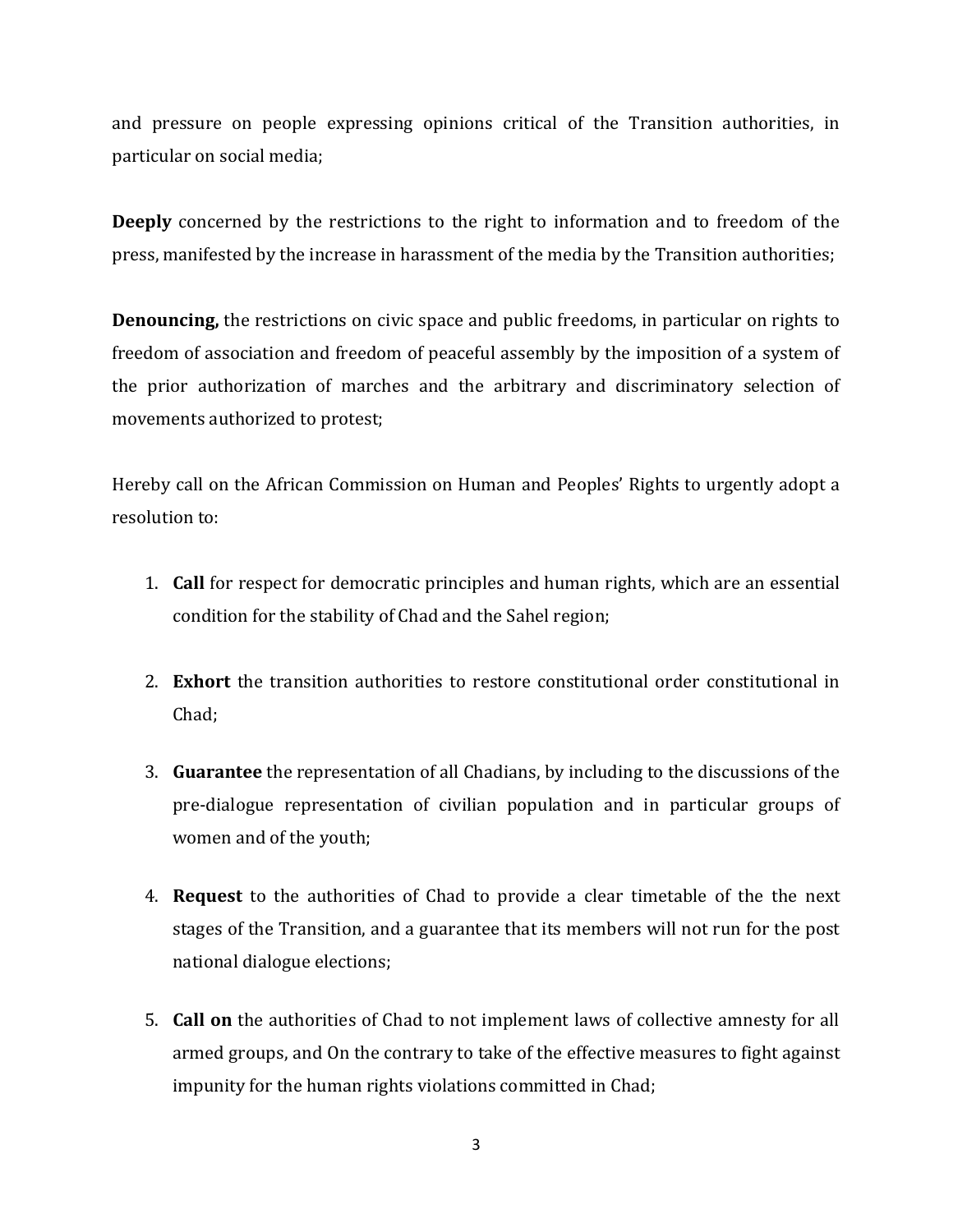- 6. **Exhort** the judicial authorities to open impartial and independent investigations in order to shed light on the violence that have caused the death and the injuries of numerous demonstrators since the beginning of the Transition, identify the alleged perpetrators, establish the responsibilities and obtain justice for the victims.
- 7. **Call** on the authorities of Chad to pursue the perpetrators of crimes during the demonstrations of the 27 April 2021 in N'Djamena and Moundou, and to those of Abéché in January 2022 and Sandana in February 2022;
- 8. **Condemn** the violations of the fundamental freedoms perpetrated by the Chadian authorities and to put immediately a term to any document likely to bring attack to the respect for human rights and to the rule of law;
- 9. Strengthen freedom of the press and the protection of journalists by immediately putting an end to the permanent harassment and the threats they are targeting at;
- 10. Remind the authorities of Chad of their obligation to respect the rights of human rights defenders and guarantee conditions for an environment favorable to their legitimate action to promote and protect rights and stop all forms of pressure exerted on civil society;
- 11. **Exhort** the authorities of Chad to free immediate all those arbitrarily detained prisoners, in particular those held for having exercised their right to freedom of expression;
- 12. **Call on** authorities of Chad to comply with the right to freedom of peaceful assembly ;
- 13. **Decide** to hold an investigation mission on the human-rights situation in Chad including the President of the Committee and of the special rapporteurs in order to meet the representatives of the national authorities, opposition leaders and of the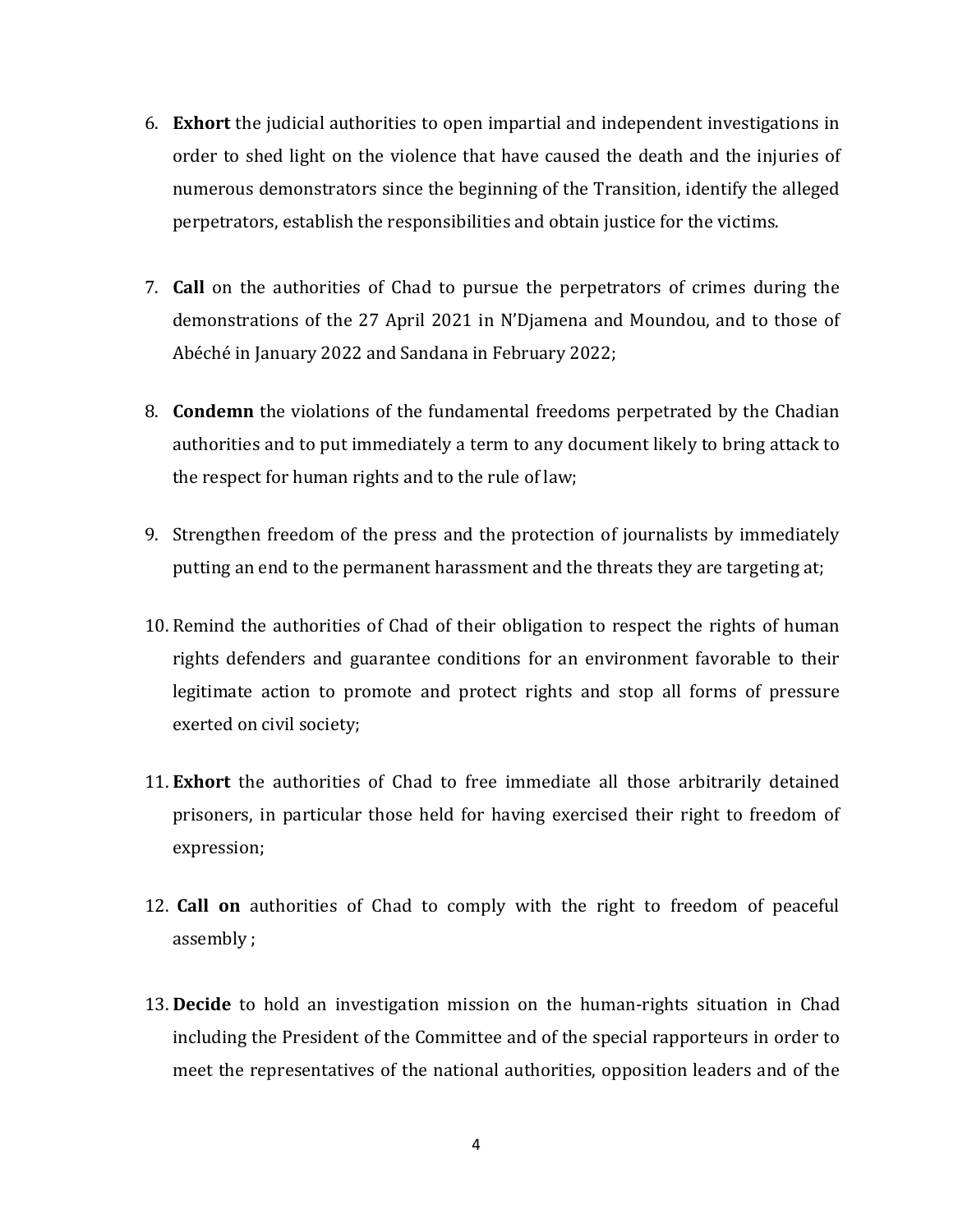civil organization society to guaranty the promotion and protection of human rights in the country ;

- 14. Call on the authorities of Chad to present a permanent invitation to the Special Rapporteurs on human rights of the ACHPR and of the United Nations and to facilitate their visits;
- 15. Call on the international partners of Chad, and in particular the United Nations, the African Union, the European Union, the Economic Community of Central African States and France, to urgently observe with scrutiny the respect of the timeline presented by the transition authorities, to guaranty the return to civilian rule, as they are doing for the other countries of the region, in the interest of the population of Chad, and in accordance with the international standards in the matter

#### **Adopted on Zoom – 20th April, 2022**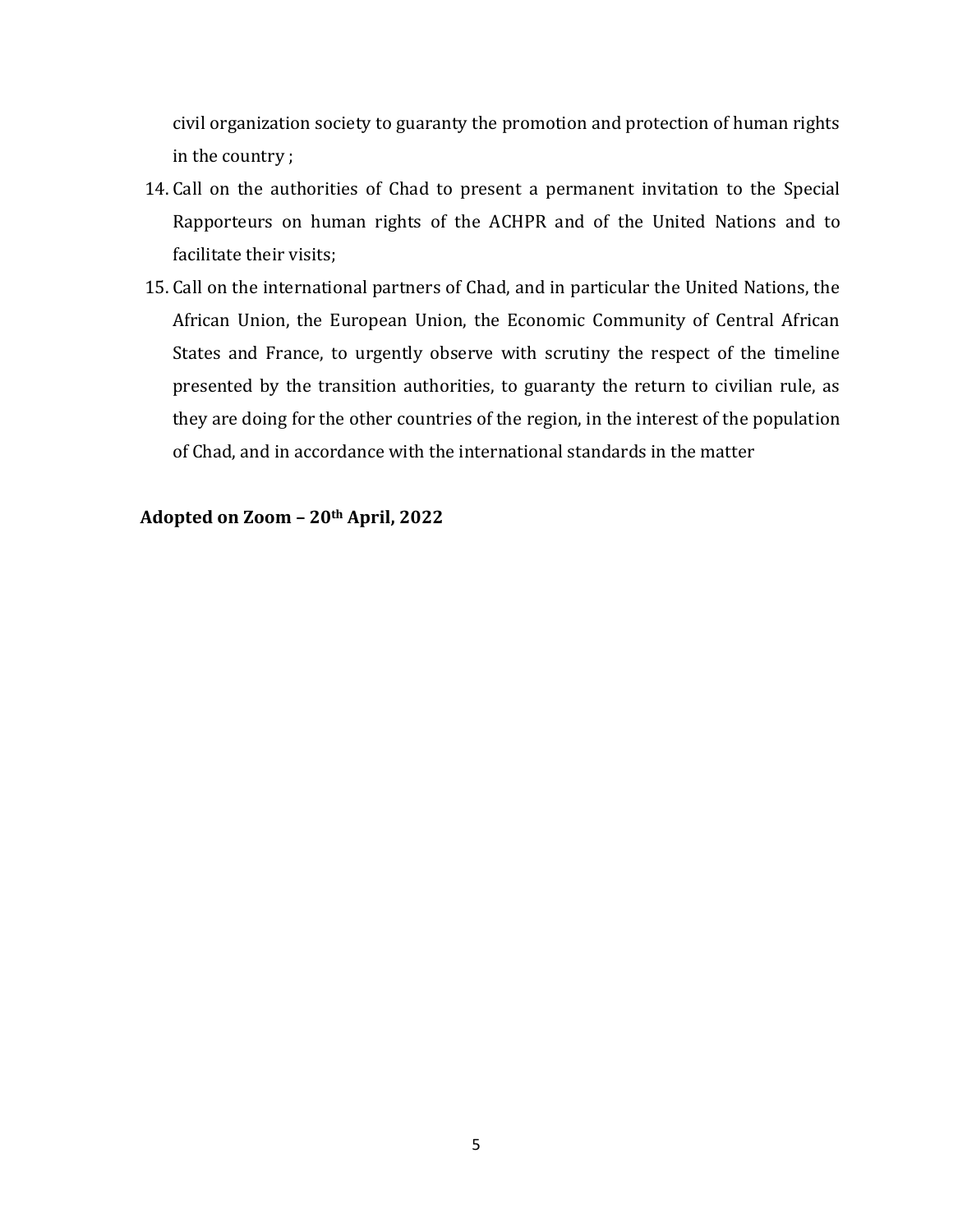#### **CRES/001/04/22: RÉSOLUTION SUR LA SITUATION DES DROITS DE L'HOMME EN RÉPUBLIQUE DU TCHAD**

Nous, les participants au Forum sur la participation des ONG à la 71ème Session Ordinaire de la Commission africaine des droits de l'homme et des peuples (CADHP) tenue virtuellement sous la forme d'un webinaire Zoom du 19 au 20 avril 2022 en raison de la pandémie mondiale actuelle de Coronavirus (Covid19) ;

**Notant** le mandat de promotion et de protection des droits dont est investie la Commission africaine des droits de l'Homme et des Peuples (CADHP) en vertu de la Charte africaine ;

**Rappelant** que les coups d'État militaires sont en violation de plusieurs instruments régionaux et internationaux, dont la Charte africaine des droits de l'Homme et des des Peuples (CADHP) et la Charte africaine de la démocratie, des élections et de la gouvernance (CADEG) de l'Union africaine, entrée en vigueur en 2012, qui reconnaît que tout putsch ou coup d'État contre un gouvernement démocratiquement élu constitue un changement anticonstitutionnel de gouvernement, passible de sanctions appropriées de la part de l'Union (Article 23).

**Rappelant** les obligations de la République du Tchad en vertu de la Charte africaine des droits de l'Homme et des Peuples, de la Charte africaine de la démocratie, des élections et de la gouvernance et des autres instruments régionaux et internationaux relatifs aux droits humains ratifiés par l'État tchadien ;

**Rappelant** les dispositions pertinentes de la Charte africaine qui garantissent le droit le droit à la vie (article 4), à la liberté et à la sécurité de la personne (article 6), le droit à la liberté d'expression et le droit à la liberté d'association (article 10), et le droit à la liberté de réunion (article 11) ;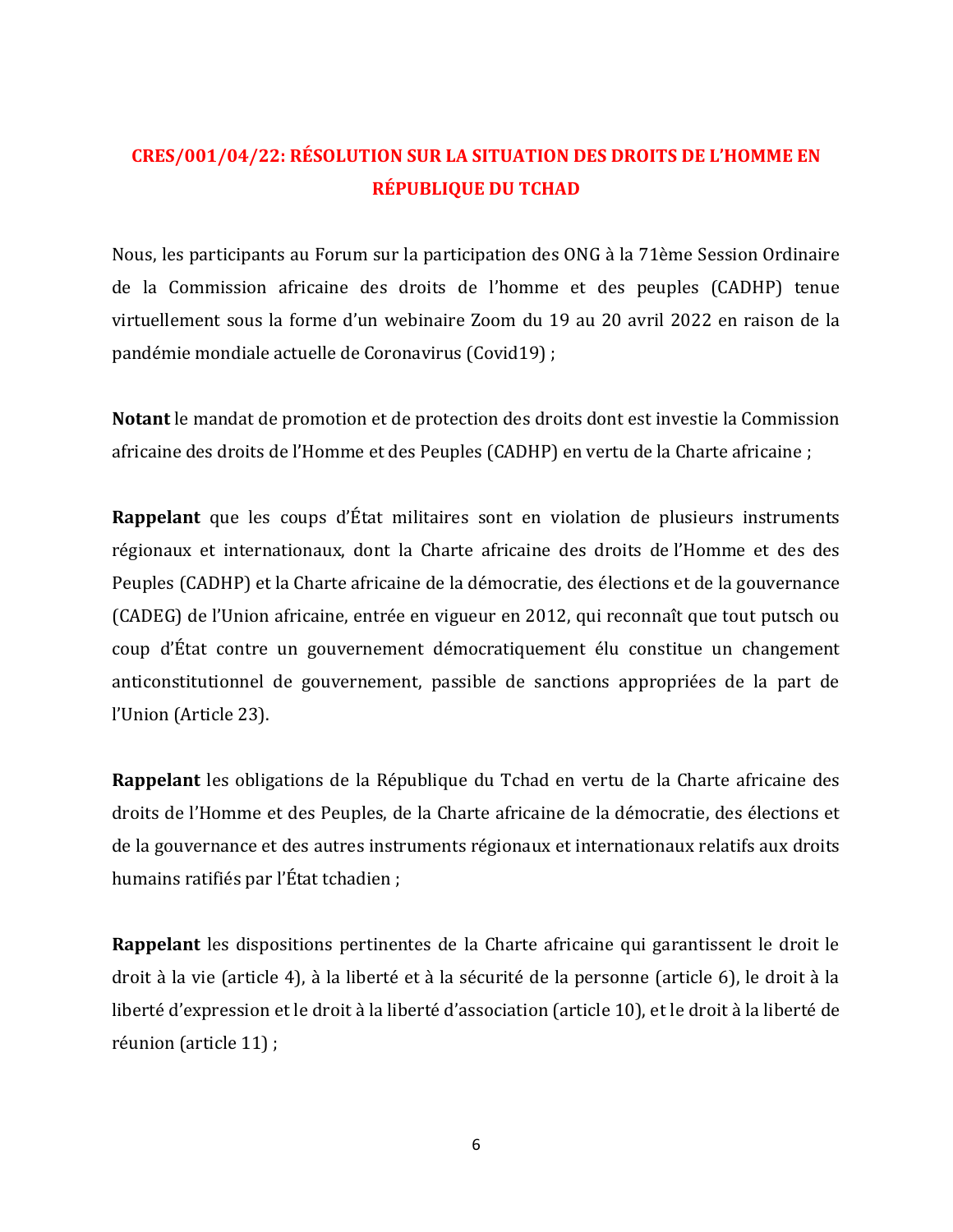**Rappelant** l'article 6, 8 de de la Charte de la Transition de la République du Tchad du 20 avril 2021 garantissant aux citoyens leurs libertés et droits fondamentaux ; l'inviolabilité de la personne humaine, le respect du droit à la vie, l'intégrité physique et morale

**Rappelant** l'article 4 de la Charte de la Transition de la République du Tchad du 20 avril 2021 reconnaissant aux partis politiques la liberté de se former et d'exercer leurs activités dans le respect des lois de la République ; ainsi que l'article 22 de ladite Charte reconnaissant les libertés d'opinion, d'expression, de conscience.

**Rappelant en outre** les libertés d'association, de réunion, de presse garanties par l'article 22 de la Charte de la Transition de la République du Tchad du 20 avril 2021.

**Rappelant** les précédentes résolutions de la CADHP sur la situation au Tchad, **et notamment** sa résolution n°207 du 7 août 2020, adoptée lors sa 50ème Session ordinaire du 24 octobre au 05 novembre 2011 *exprimant sa préoccupation de l'impact du climat d'insécurité qui règne dans certains pays d'Afrique [dont le Tchad] en raison des conflits armés persistants et de la résurgence des combats dans d'autres, en particulier entre les groupes rebelles et les forces armées gouvernementales.*

**Déplorant** les violations et menaces de violations répétées aux droits à la liberté d'opinion et à la liberté d'expression, caractérisées par la multiplication des actes d'intimidation et de harcèlement judiciaire, des arrestations arbitraires et tentatives d'arrestations et d'autres formes de menace et de pression exercées sur les personnes exprimant des opinions critiques envers les autorités de la Transition, notamment sur les réseaux sociaux ;

**Profondément** préoccupées par les restrictions au droit à l'information et à la liberté de la presse, manifestées par le harcèlement accru des médias par les autorités de la Transition ; **Dénonçant,** les restrictions apportées à l'espace civique et aux libertés publiques, notamment aux droits à la liberté d'association et la liberté de réunion pacifique, par l'imposition d'un système d'autorisation préalable à l'organisation de marches et la sélection arbitraire et discriminatoire des mouvements autorisés à protester ;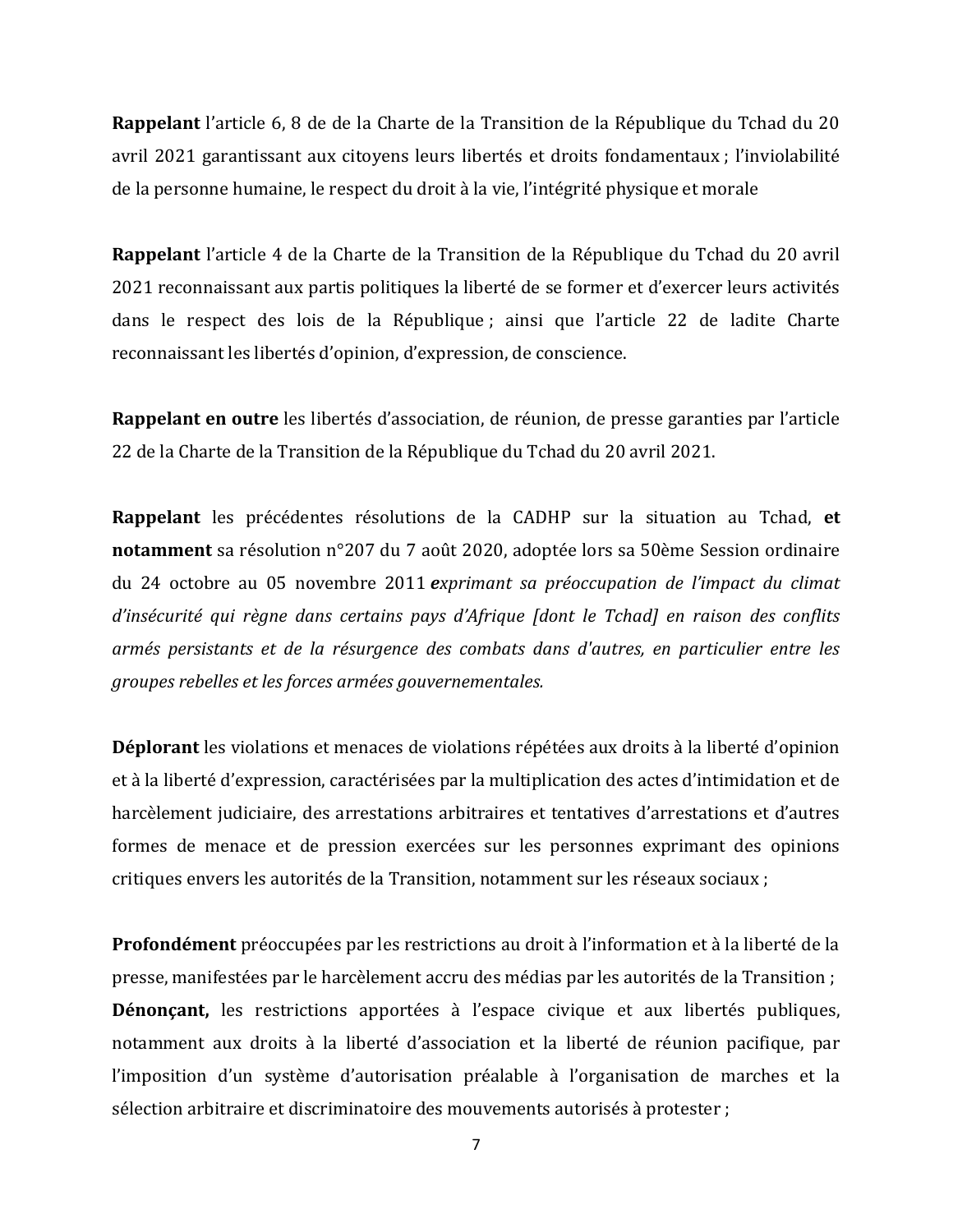Invite la Commission africaine des droits de l'homme et des peuples à adopter d'urgence une résolution pour :

- 1. **Appeler** au respect des principes démocratiques et des droits humains est une condition essentielle pour la stabilité du Tchad et de la région du Sahel ;
- 2. **Exhorter** les autorités de la Transition tchadienne à remettre en place l'ordre constitutionnel au Tchad ;
- 3. **Garantir** la représentativité du people tchadien en incluant aux discussions du prédialogue des groupes représentatifs de la société civile et notamment des groupes de femmes et de la jeunesse ;
- 4. **Demander** aux autorités tchadiennes de fournir un chronogramme clair des prochaines étapes de la Transition, et une garantie que les membres des autorités en place ne se présenteront pas aux élections qui suivront le dialogue national inclusif ;
- 5. **Appeler** les autorités tchadiennes à ne pas mettre en place des lois d'amnistie collectives pour tous les belligérants, **et au contraire à prendre des mesures effectives pour** lutter contre l'impunité des crimes les plus graves commis au Tchad ;
- 6. **Exhorter** les autorités judiciaires à ouvrir des enquêtes impartiales et indépendantes afin de faire toute la lumière sur les violences qui ont résulté en la mort et les blessures de nombreux manifestants depuis le début de la Transition, identifier les auteurs présumés, situer les responsabilités et rendre justice aux victimes.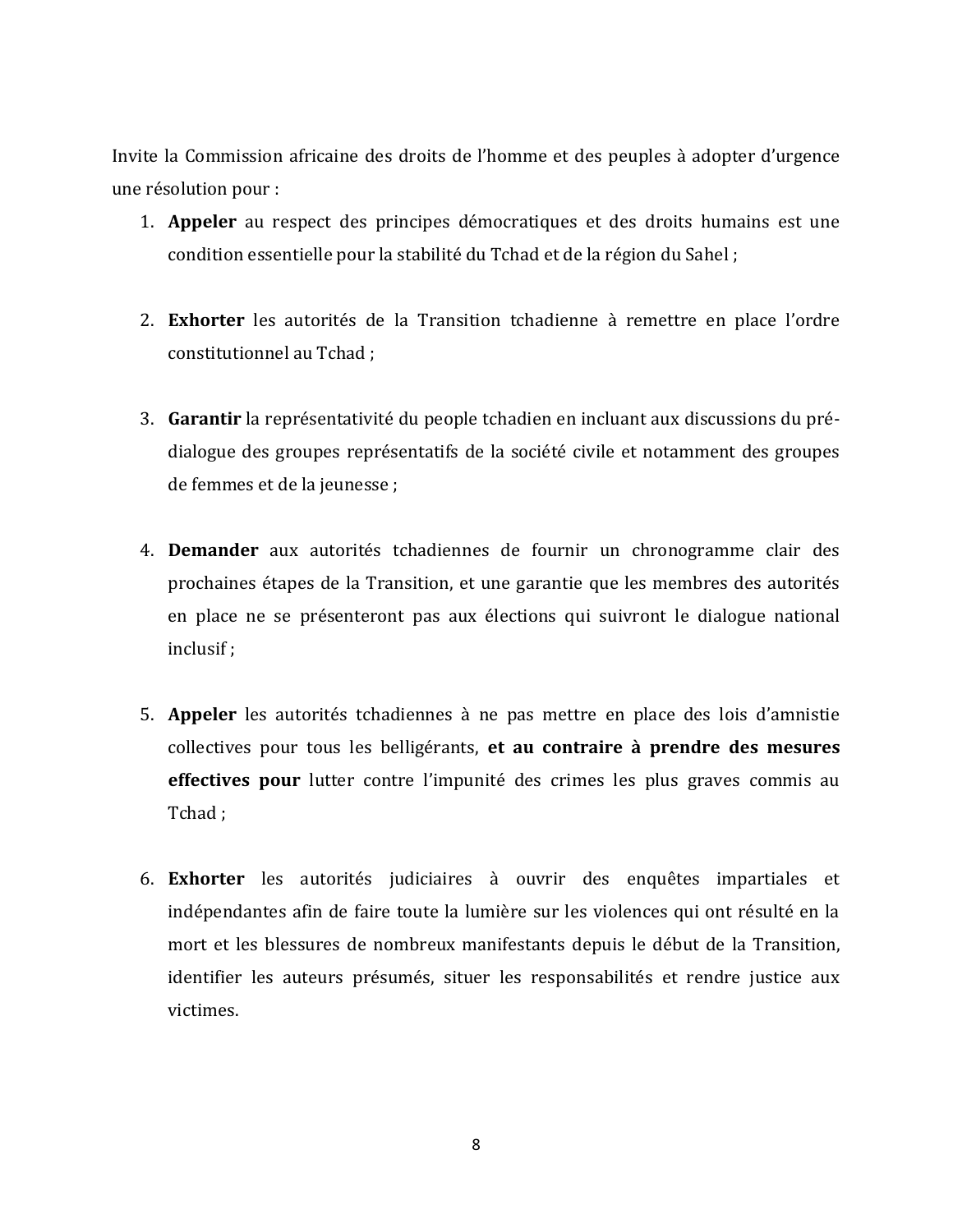- 7. **Appeler** les autorités tchadiennes à poursuivre les auteurs de crimes lors des manifestations du 27 avril 2021 à N'Djamena et Moundou, ainsi qu'à celles d'Abéché en janvier 2022 ;
- 8. **Condamner** les violations des libertés fondamentales et exhorter les autorités tchadiennes à mettre immédiatement un terme à tout acte susceptible de porter atteinte au respect des droits humains et à l'État de droit ;
- 9. **Renforcer** la liberté de la presse et la protection des journalistes en cessant le harcèlement et les menaces permanentes dont ils font l'objet ;
- 10. **Rappeler** aux autorités tchadiennes leur obligation de respecter les droits des défenseurs des droits humains et à garantir les conditions d'un environnement favorable à leur action légitime de promotion et de défense des droits et cesser toute forme de pression exercée sur la société civile au Tchad ;
- 11. **Exhorter** les autorités tchadiennes à libérer immédiatement toutes les personnes arbitrairement détenues, notamment celles détenues pour avoir exercé leur droit à la liberté d'expression ;
- 12. **Appeler** les autorités tchadiennes à respecter le droit à la liberté de réunion pacifique ;
- 13. **Décider** de la tenue d'une mission de promotion au Tchad composée du Président de la Commission et des rapporteurs spéciaux pertinents dans le but de rencontrer les représentants des autorités nationales, de l'opposition politique et de la société civile pour œuvrer à la promotion et la protection des droits humains dans le pays ;
- 14. **Appeler** les autorités tchadiennes à adresser une invitation permanente aux Rapporteurs spéciaux de la CADHP et des Nations unies sur les défenseurs des droits de l'Homme et à faciliter leurs visites ;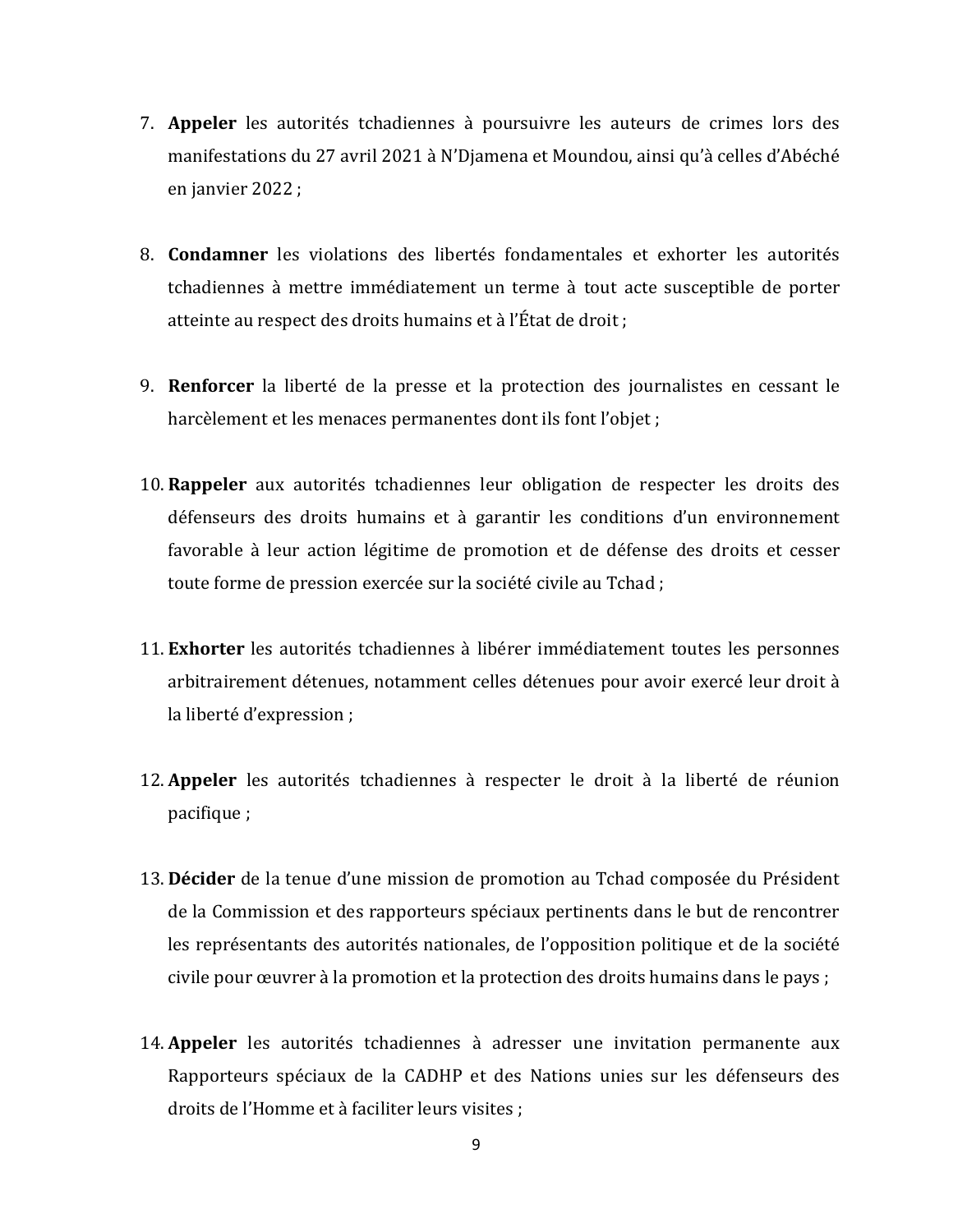15. **Appeler** les partenaires internationaux du Tchad, et notamment la France, l'Union européenne, la CEMAC, l'Union Africaine, les Nations unies à observer avec célérité le respect du calendrier avancé par les autorités tchadiennes pour un retour au pouvoir civil, comme pour les autres pays de la région, dans l'intérêt des populations civiles tchadiennes, et dans le respect des standards internationaux en la matière.

**Adopté sur Zoom – 20 avril 2022.**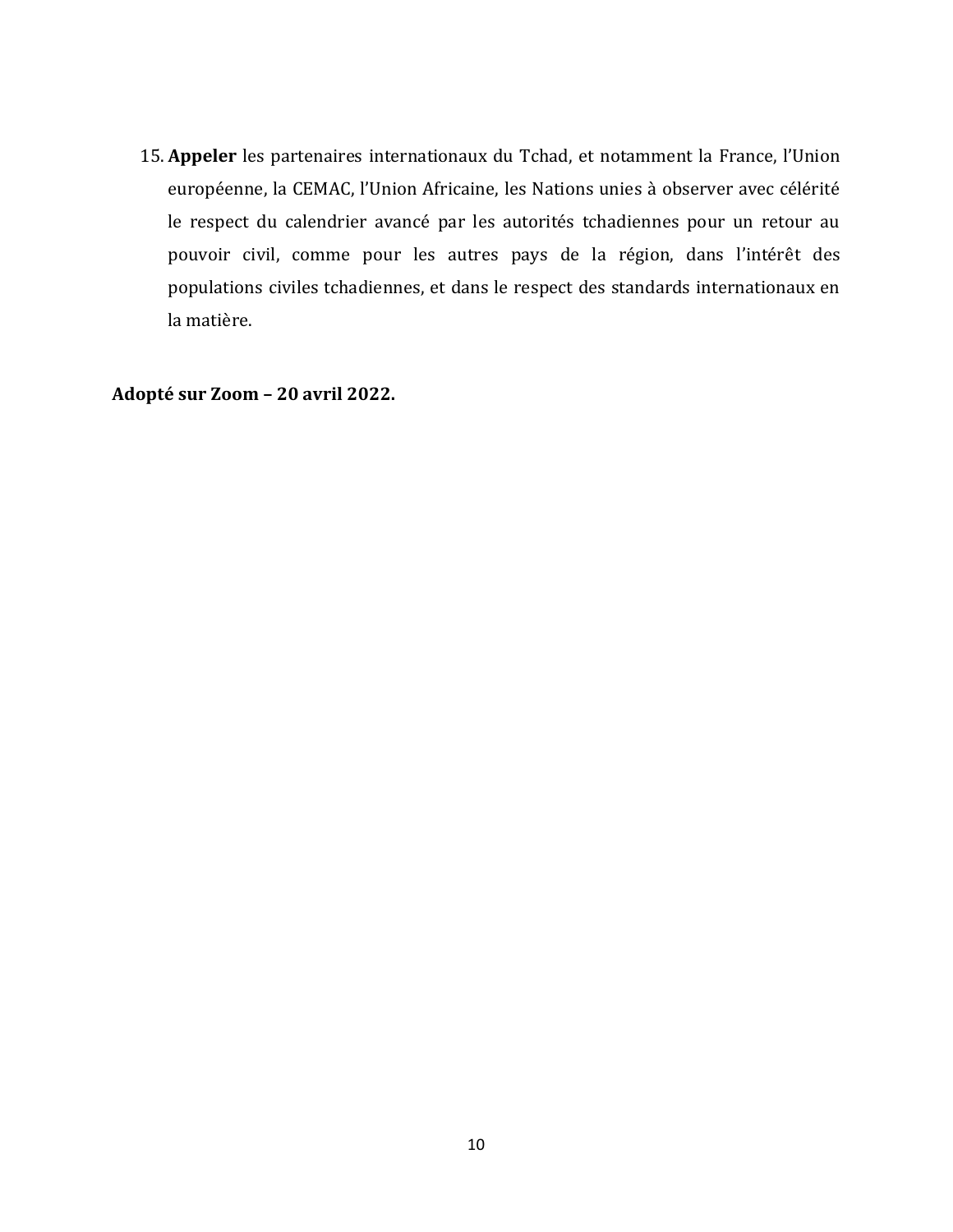### **CRES/002/04/22: RESOLUTION ON THE SITUATION OF HUMAN RIGHTS IN THE DEMOCRATIC REPUBLIC OF CONGO**

We, the participants of the Forum on the Participation of NGOs in the 71st Ordinary Session of the African Commission on Human and Peoples' Rights (ACHPR) held virtually in the form of a Zoom Webinar from 19th -20th April, 2022 due to the current global Coronavirus (Covid19) pandemic;

**Recalling** the mandate of the African Commission on Human and Peoples' Rights (ACHPR) to promote and protect human and peoples' rights in Africa as enshrined in the African Charter on Human and Peoples' Rights;

**Recalling** the obligations of the Democratic Republic of Congo (DRC) under the African Charter on Human and Peoples' Rights, the African Charter on Democracy, Elections and Governance and other ratified regional and international human rights instruments;

**Recalling** in particular the relevant provisions of the African Charter that guarantee the right to liberty and security (Article 6), the right to freedom of expression (Article 9), the right to freedom of association (Article 10) and the right to freedom of assembly (Article 11), as well as non-discrimination and the protection of the rights of women (Article 18(3);

**Evoking** Article 6 of the Constitution of the Democratic Republic of Congo revised in 2011 on political pluralism and respect for civil and political rights;

**Considering** also the African Commission's press release dated 18 January 2020 on the arrest of human rights defenders belonging to the LUCHA citizen movement in the Democratic Republic of Congo, in which the Special Rapporteur on human rights defenders warns of the failure to respect Article 11 of the African Charter;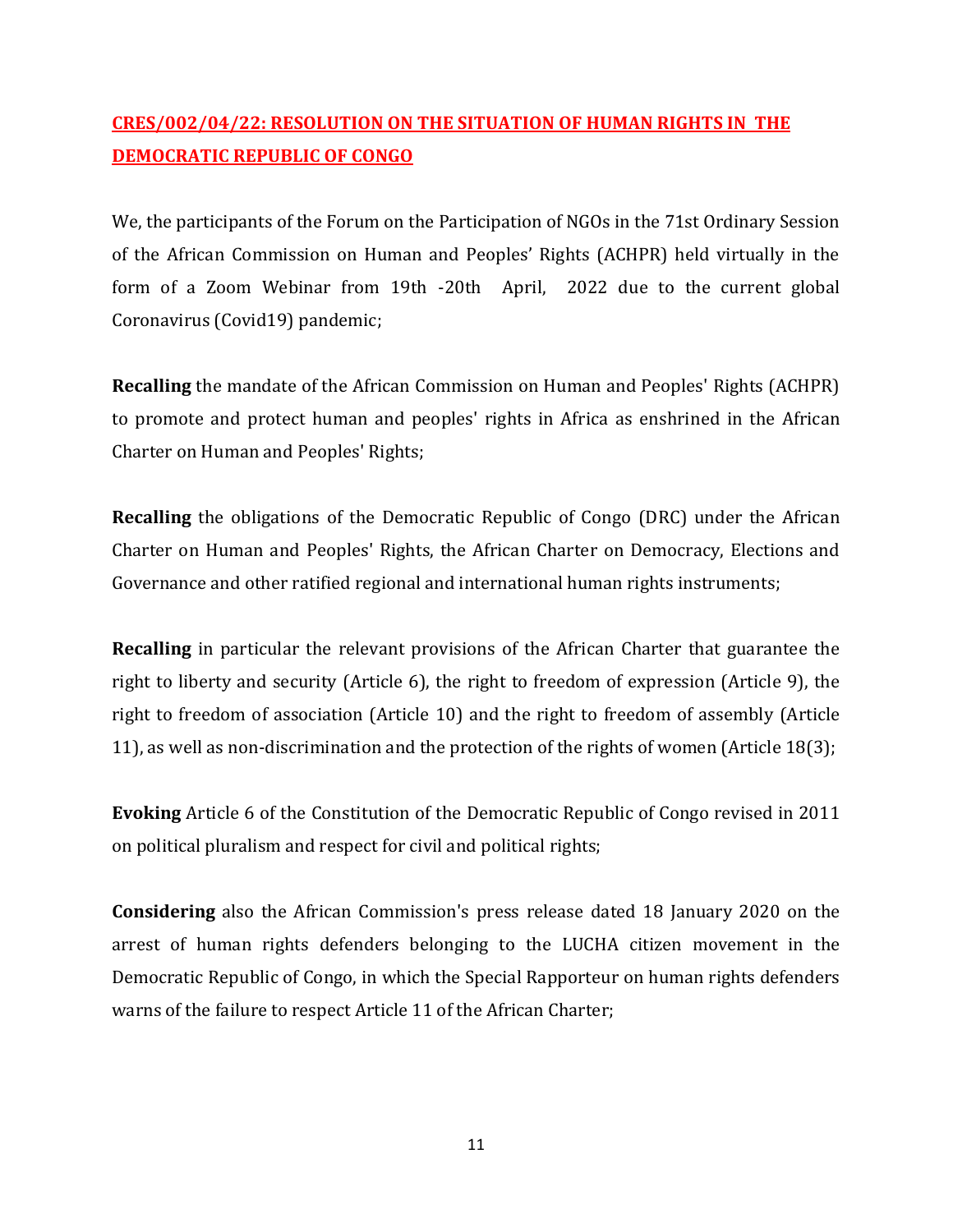**Very concerned** by the attacks on civil and political rights in the country, particularly in the provinces, against political opponents, but also against human rights defenders and journalists;

**Observing** with concern the growing insecurity in the eastern provinces of the country, caused by the activity of armed groups, despite the establishment of the state of siege;

**Concerned** by the delays in the adoption and implementation of certain reforms, particularly in the electoral and judicial fields;

Hereby call on the African Commission on Human and Peoples' Rights to urgently adopt a resolution to:

- 1. Condemn the cases of attacks on the freedom of movement and the right to personal liberty which target political opponents, but also human rights defenders and journalists, and insist on the necessary guarantee of civil and political rights, particularly for political opponents in the east of the country;
- 2. Ensure the protection of civilians in the context of ongoing military operations in the east of the DRC and the development of non-military solutions to the phenomenon of armed groups in this part of the country;
- 3. Support the establishment of consultation frameworks between the CENI, the opposition and civil society before each electoral operation, the organisation of debates on the reform of the electoral law and call for the holding of presidential elections in accordance with constitutional commitments;
- 4. Recall the need to implement adequate means for the proper administration of justice through the recruitment and training of magistrates throughout the Congolese territory;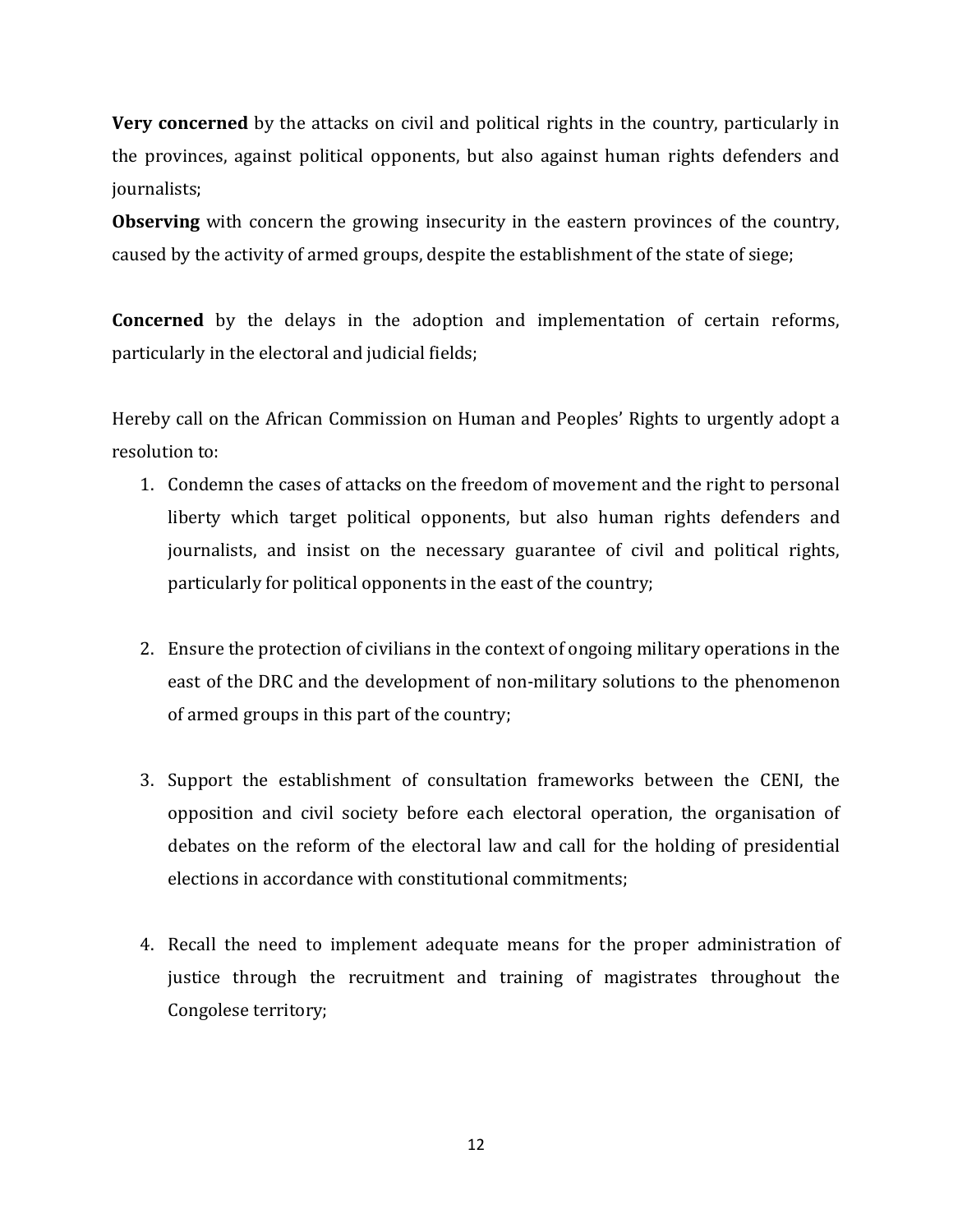5. Encourage the Congolese authorities to continue their efforts in the area of transitional justice, including the fight against impunity, in particular to try the most senior officials and to ensure the operationalisation of the reparation fund.

**Adopted on Zoom – 20th April, 2022**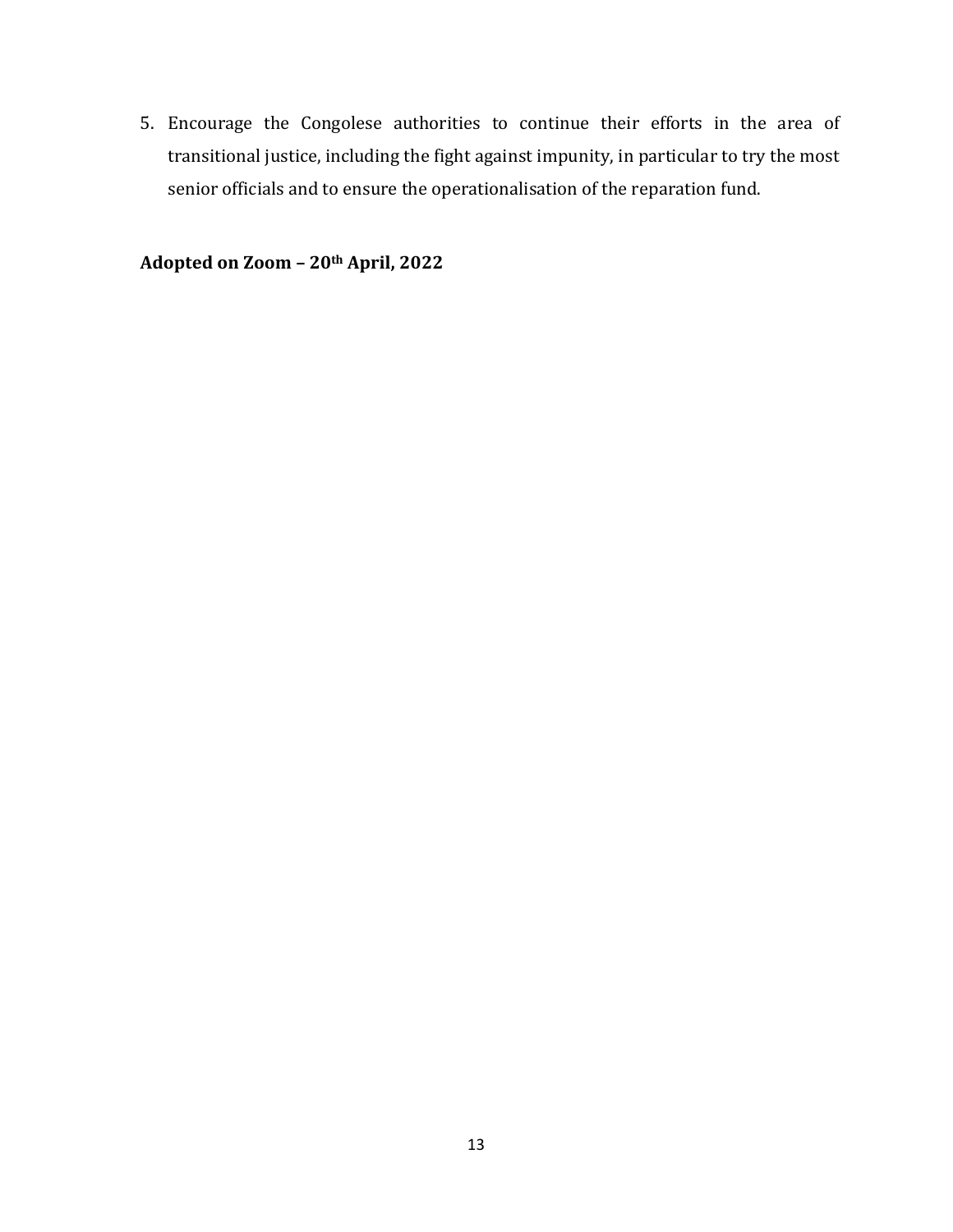#### **CRES/002/04/22: RÉSOLUTION SUR LA SITUATION DES DROITS DE L'HOMME EN RÉPUBLIQUE DÉMOCRATIQUE DU CONGO**

Nous, les participants au Forum sur la participation des ONG à la 71ème Session Ordinaire de la Commission africaine des droits de l'homme et des peuples (CADHP) tenue virtuellement sous la forme d'un webinaire Zoom du 19 au 20 Avril 2022 en raison de la pandémie mondiale actuelle de Coronavirus (Covid19) ;

**Rappelant** le mandat de la Commission Africaine des Droits de l'Homme et des Peuples (CADHP) de promouvoir et protéger les droits de l'homme et des peuples en Afrique en vertu de la Charte Africaine des Droits de l'Homme et des Peuples (Charte Africaine) ;

**Rappelant** les obligations de la RDC en vertu de la Charte africaine des droits de l'Homme et des Peuples, la Charte africaine de la démocratie, des élections et de la gouvernance et des autres instruments régionaux et internationaux relatifs aux droits de l'Homme ratifiés ;

**Rappelant** en particulier les dispositions pertinentes de la Charte africaine qui garantissent le droit à liberté et sécurité (article 6), le droit à la liberté d'expression (article 9), le droit à la liberté d'association (article 10) et le droit à la liberté de réunion (article 11), ainsi que la non-discrimination et la protection des droits des femmes (article 18(3)) ;

**Rappelant** l'article 6 de la Constitution de la RDC révisée en 2011 sur le pluralisme politique et le respect des droits civils et politiques ;

**Rappelant également** le communiqué de presse de la Commission africaine des droits de l'homme et des peuples en date du 18 janvier 2020 sur l'arrestation des défenseurs des droits de l'homme appartenant au mouvement citoyen LUCHA en République Démocratique du Congo dans lequel le Rapporteur Spécial sur les défenseurs des droits de l'homme alerte sur le non-respect de l'article 11 de la Charte africaine ;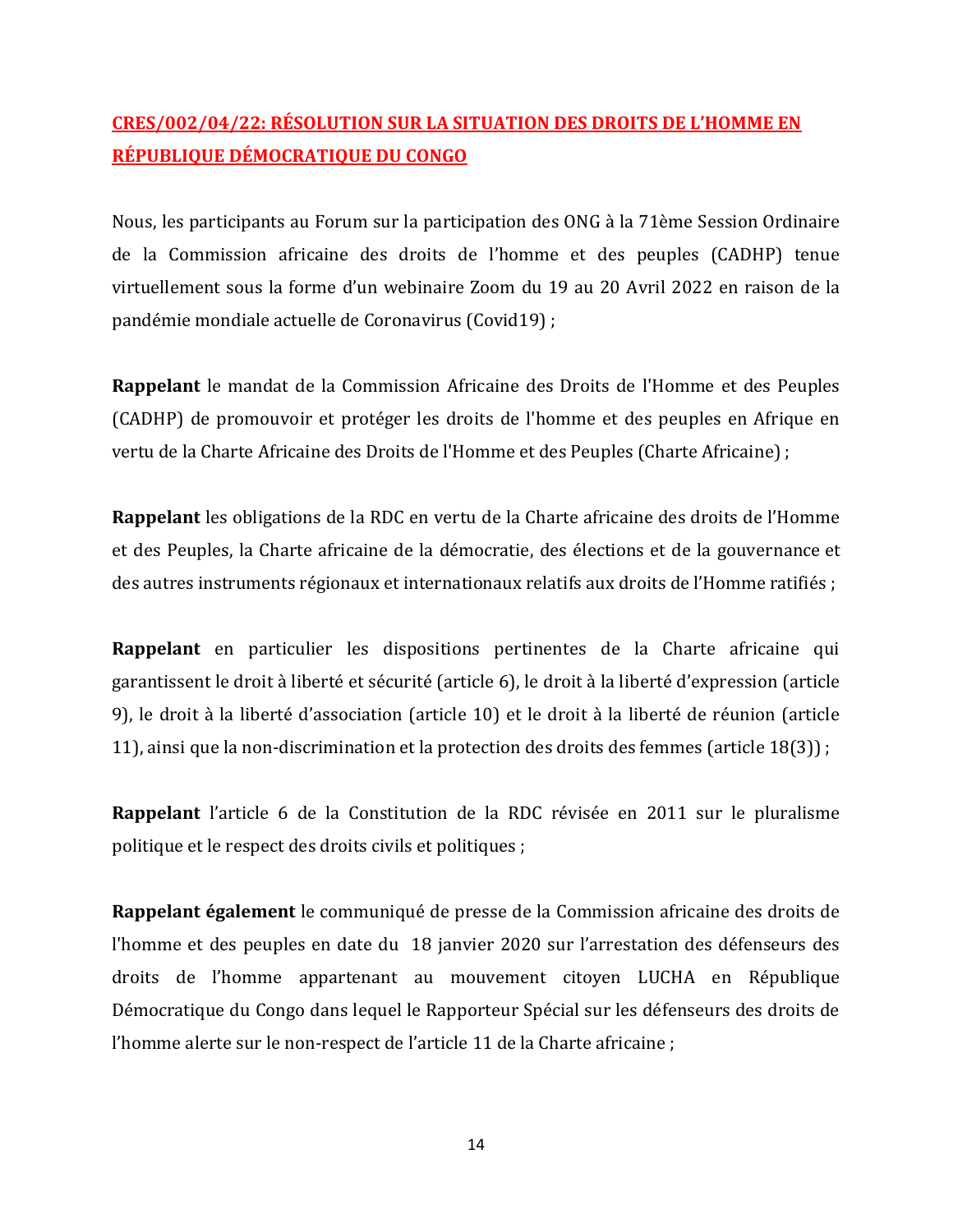**Très préoccupées** par les atteintes aux droits civils et politiques dans le pays, notamment dans les provinces, à l'encontre des opposants politiques, mais aussi des défenseures des droits humains et de journalistes ;

**Observant avec inquiétude** l'insécurité grandissante dans les provinces à l'Est du pays, causée par l'activité des groupes armés, et ce malgré l'instauration de l'Etat de siège ;

Préoccupées par les retards pris dans l'adoption et la mise en œuvre de certaines réformes, notamment dans le domaine électoral et de la Justice,

Invite la Commission africaine des droits de l'homme et des peuples à adopter d'urgence une résolution pour :

- 1. **Condamner** les cas d'atteinte à la liberté de mouvement et au droit à la liberté de la personne qui visent des opposants politiques, mais aussi de défenseur-es des droits humains et de journalistes et d'insister sur la nécessaire garantie des droits civils et politiques notamment pour les opposants politiques dans l'Est du pays ;
- 2. **Veiller** à la protection des civils dans le cadre des opérations militaires en cours à l'est de la RDC ainsi qu'au développement de solutions non militaires au phénomène des groupes armés dans cette partie du pays ;
- 3. **Soutenir** la mise en place de cadres de concertation entre la CENI, l'opposition et la société civile, avant chaque opération électorale, l'organisation de débats sur la réforme de la loi électorale et appeler à la tenue de l'élection présidentielle conformément aux engagements constitutionnels ;
- 4. **Rappeler** la nécessité de mettre en œuvre les moyens adéquats pour la bonne administration de la justice par le recrutement et la formation de magistrats sur l'ensemble du territoire congolais ;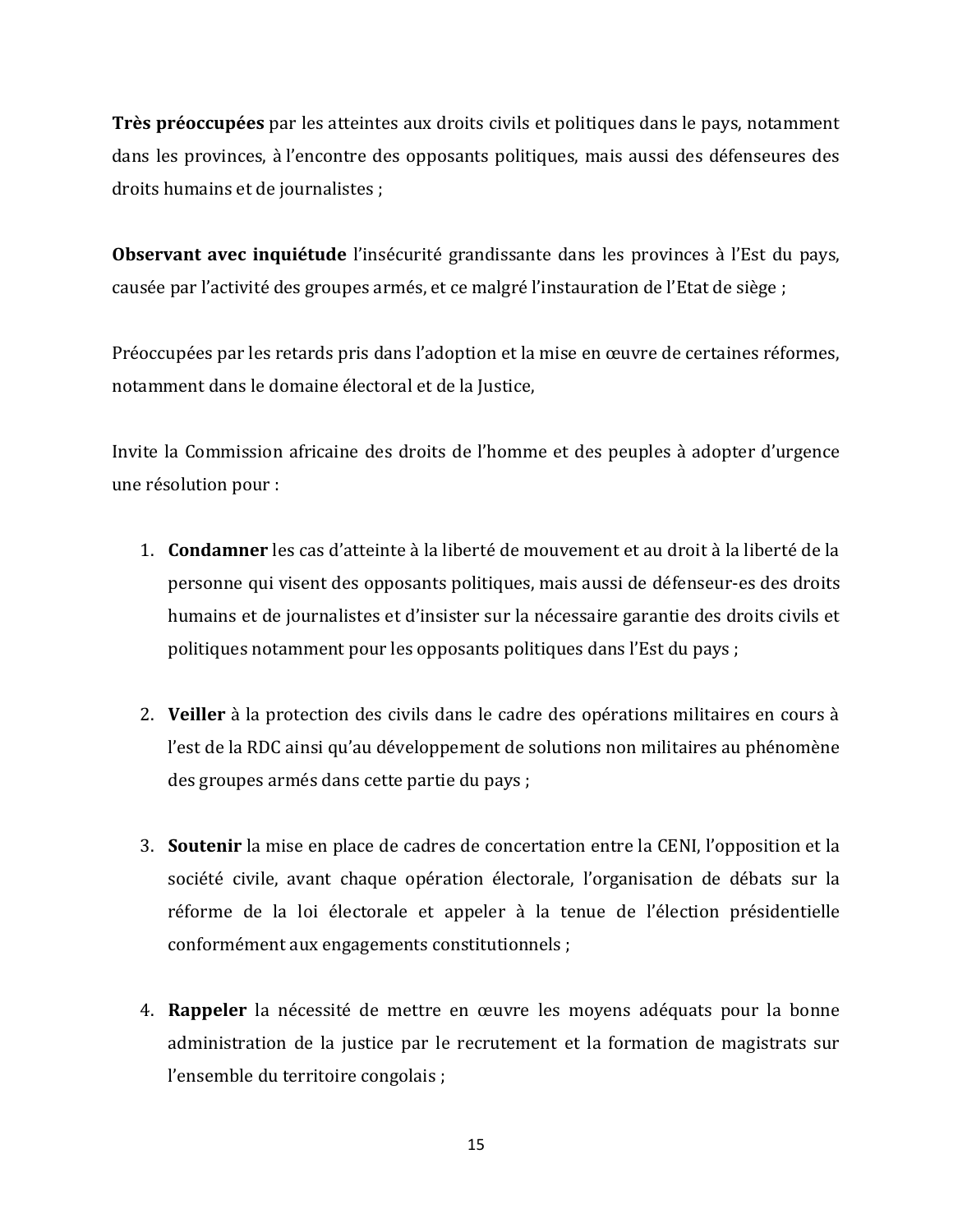5. **Encourager** les autorités congolaises à poursuivre leurs efforts en matière de justice transitionnelle, y compris en matière de lutte contre l'impunité, notamment pour juger les plus hauts responsables et à veiller à l'opérationnalisation du fonds de réparation en faveur des victimes de violences sexuelles et de crimes graves.

**Adopté sur Zoom – 20 avril 2022.**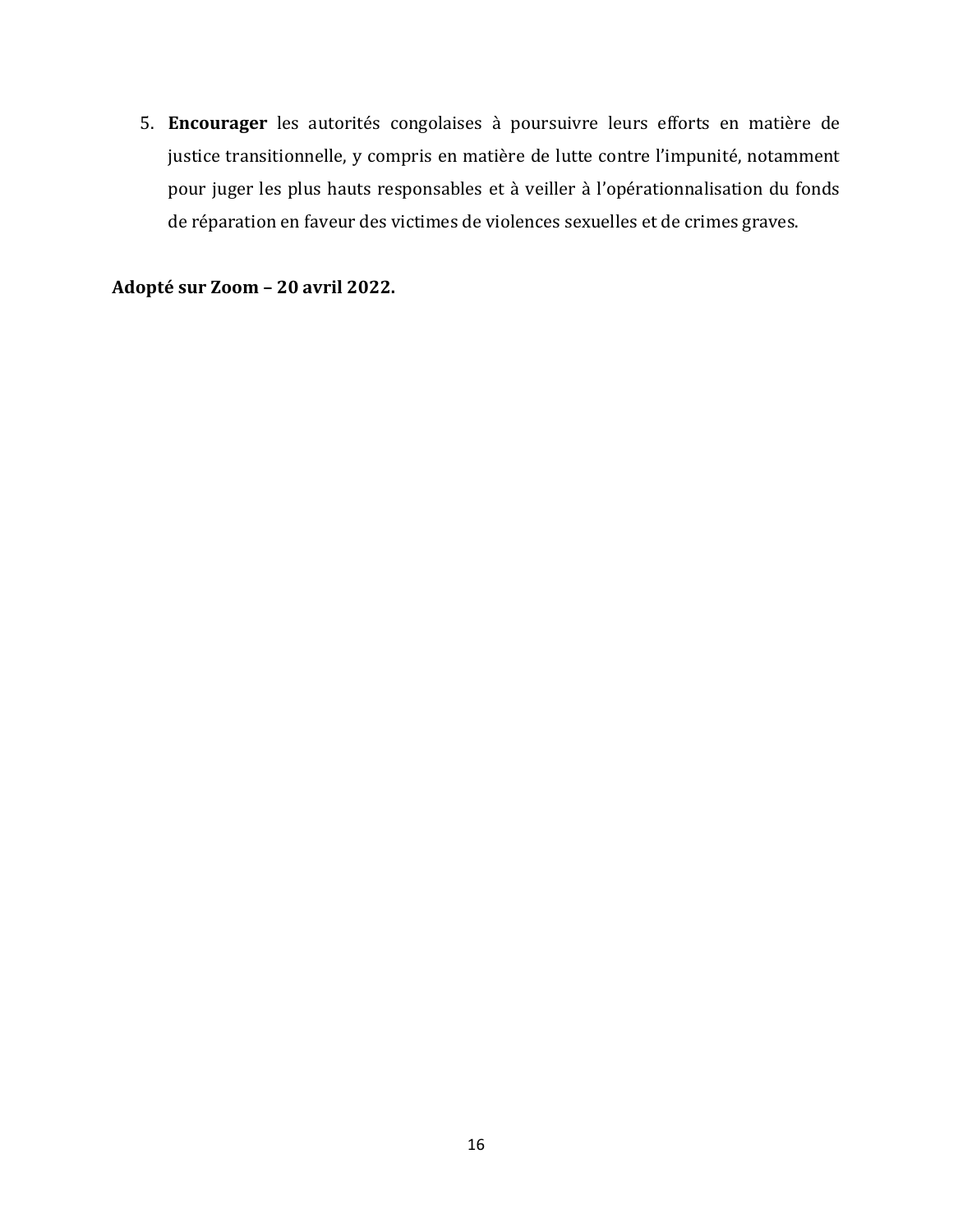### **CRES/003/04/22: RESOLUTION ON THE SITUATION OF HUMAN RIGHTS IN THE REPUBLIC OF MALI**

We, the participants of the Forum on the Participation of NGOs in the 71<sup>st</sup> Ordinary Session of the African Commission on Human and Peoples' Rights (ACHPR) held virtually in the form of a Zoom Webinar from 19th-20th April, 2022 due to the current global Coronavirus (Covid19) pandemic;

**Evoking** the mandate of the African Commission on Human and Peoples' Rights (ACHPR) to promote and protect rights, pursuant to the African Charter;

**Observing** the obligations of the Republic of Mali pursuant to the African Charter of Human and Peoples' Rights, the African Charter on Democracy, Elections and Governance, and other regional and international instruments pertaining to human rights ratified by the Malian State;

**Recalling** the relevant provisions of the African Charter that guarantee the right to life (Article 4), freedom and security of person (article 6), the right to freedom of expression and to access to information (Article 9), the right to freedom of association (Article 10), and the right to freedom of assembly (Article 11) ;

**Evoking** Articles 4, 5 and 7 of the Malian Constitution dated 25 February 1992 that guarantees respectively the right to freedom of opinion and expression; to freedom of association, assembly, procession and demonstration; to freedom of the press;

**Recalling**, moreover, the preceding resolutions of the ACHPR on the situation in Mali, and particularly its Resolution N°441 dated 7 August 2020, adopted at its 66th ordinary session expressing its concern in the face of the crackdown on demonstrations in June and July 2020 by the Malian security forces, and condemning "the violation of many rights guaranteed by the Charter, including the right to freedom of association and assembly, to freedom of expression, as well as protection from arrests and arbitrary detention" and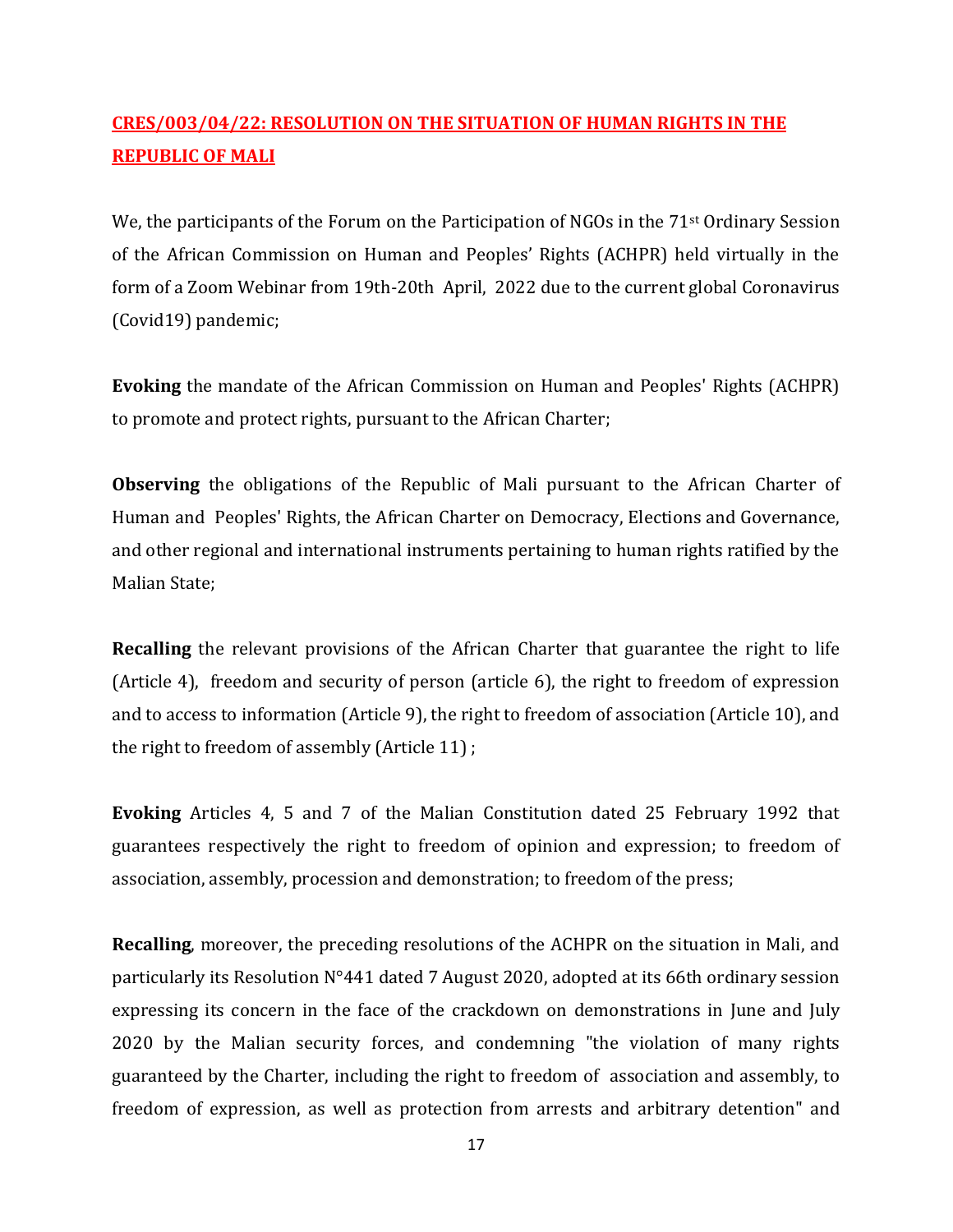asking "that the competent authorities grant it the authorization necessary (…) to carry out a fact-finding mission in Mali;"

**Recollecting** also the press releases published by the ACHPR on 26 May 2021, 18 August 2020, 14 July 2020, specifically urging "all the parties to defuse tensions and guarantee the population of Mali a climate respectful of human rights to (...) » and "encouraging the Security Forces to show respect for human life, physical integrity, freedom of assembly and demonstration, for the right to property as protected by African Charter of Human and Peoples' Rights and other relevant instruments."

**Deploring** the recurring violations and threats of violations to the right to freedom of opinion and expression, characterized by the increase in instances of intimidation judicial harassment, arbitrary arrests and attempted arrests and other forms of threats pressure exerted on people expressing opinions critical of the Transition authorities, especially on social networks;

**Deeply** concerned by restrictions to the right to information and to freedom of the press, manifested by ever greater control of the medias by the Transition authorities, the gradual practice of self-censorship by journalists and the media in Mali, already threatened by the Act from the year 2000 pertaining to press legislation and press offenses;

**Denouncing,** restrictions imposed on civil space and public freedoms, especially the rights to freedom of association and freedom of peaceful assembly, by imposing a system of advance authorization to organize marches and arbitrary and discriminatory selection of the movements authorized to protest;

Hereby call on the African Commission on Human and Peoples' Rights to urgently adopt a resolution to:

1. Call upon the parties to the conflict to comply with international humanitarian law and international human rights;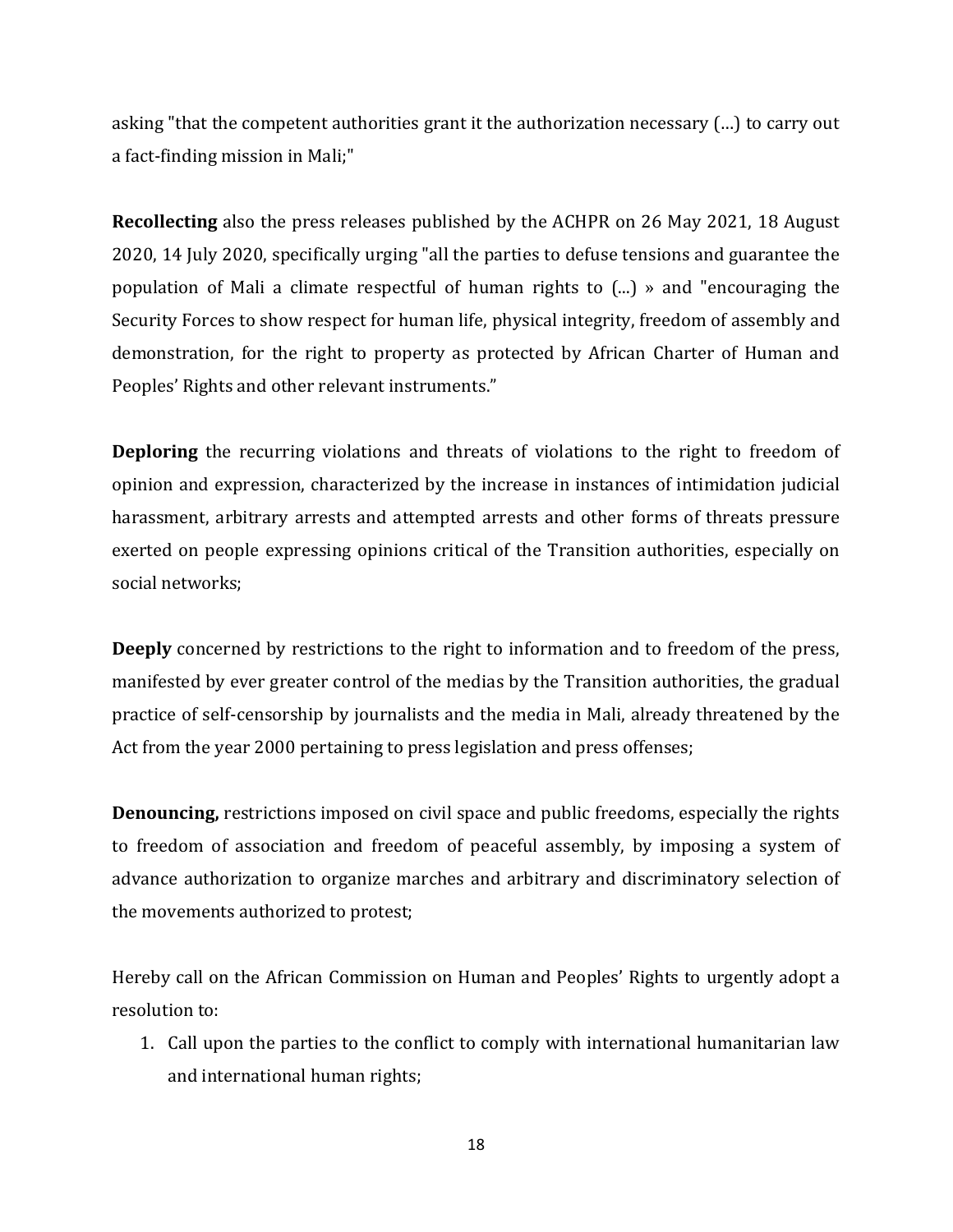2. Urge the Malian authorities to fight impunity of the most egregious crimes committed within the context of the conflict by

- providing adequate financial and technical means to the justice system and specifically to the Judicial Division to enable it to investigate the most egregious crimes throughout the country;

- taking the opportunity provided by the review of the criminal code, the code of criminal procedure and the code of military justice to harmonize the definition of crimes that fall under international law with those of the Rome Statute; define all forms of sexual violence in the criminal code; introduce provisions pertaining to the protection of victims and witnesses; limit the jurisdiction of military tribunals to purely military offences, put an end to orders to prosecute and affirm the jurisdiction of the Judicial Division specialized in ruling on crimes falling under international law, including crimes committed by military personnel;

- 3. Call upon the Malian authorities to authorize MINUSMA to investigate the incidents in Moura;
- 4. Call upon the Malian authorities to investigate the incidents in Bounti, should the French authorities fail to initiate judicial proceedings;
- 5. Condemn violations of fundamental freedoms and urges the Malian authorities to immediately put an end to any act, which could lead to a violation of respect for human rights and the Rule of law?
- 6. Urge the Transition authorities to continue the work undertaken together with civil society organizations and media, with a view to decriminalizing the press offence, just like offences against the authority and the State, and against persons, punishable by prison sentences from 3 months to a year and fines ranging from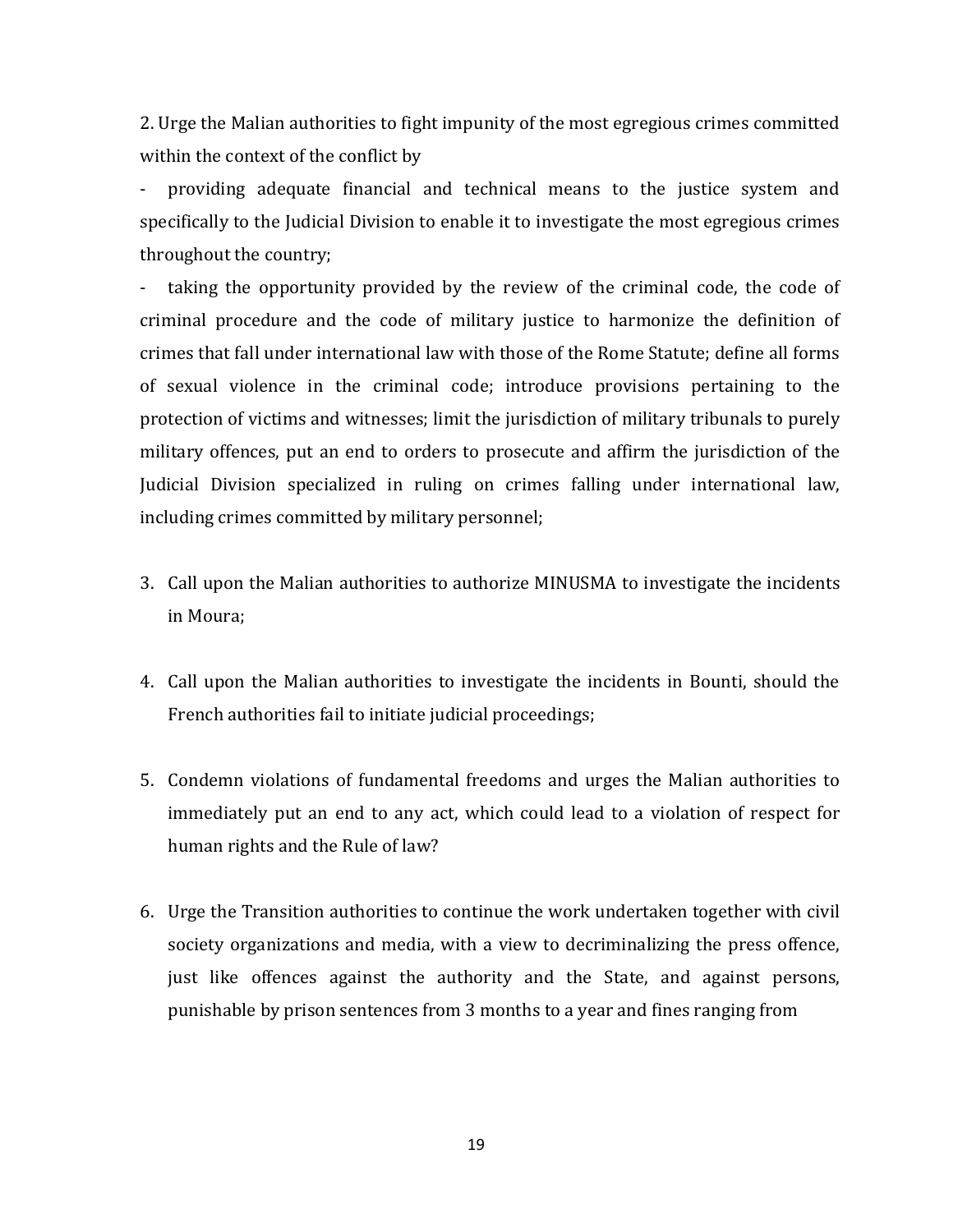50,000 CFA francs to 600,000 FCFA francs in order to guarantee the right to information of the population of Mali;

- 7. Call upon the authorities to review the law on cybercrime to align it with international and regional standards of protection of human rights, particularly those relating to freedom of expression;
- 8. Enhance freedom of the press and protection of journalists by facilitating the issuance of press passes to Malian journalists, and accreditation of international journalists on mission in Mali, and lifting proceedings underway to suspend medias;
- 9. Remind the Malian authorities of their obligation to respect the rights of human rights defenders and guarantee conditions for an environment favorable to their legitimate action to promote and protect rights and stop all forms of pressure exerted on civil society in Mali;
- 10. Urge the Malian authorities to immediately release all persons arbitrarily detained, especially those detained for having exercised their right to freedom of expression;
- 11. Call upon the Malian authorities to respect to freedom of peaceful assembly;
- 12. Carry out a promotion mission to the Republic of Mali composed of the Chair of the African Commission, Rapporteur for the human rights situation in Mali, and relevant Special Rapporteurs with a view to meeting representatives of national authorities, of the political opposition and civil society to work for the promotion and the protection of human rights in the country;
- 13. Call upon the Malian authorities to offer the Special Rapporteurs of the African Commission and the United Nations on human rights defenders a standing invitation and to facilitate their visits; specifically, calling upon the Malian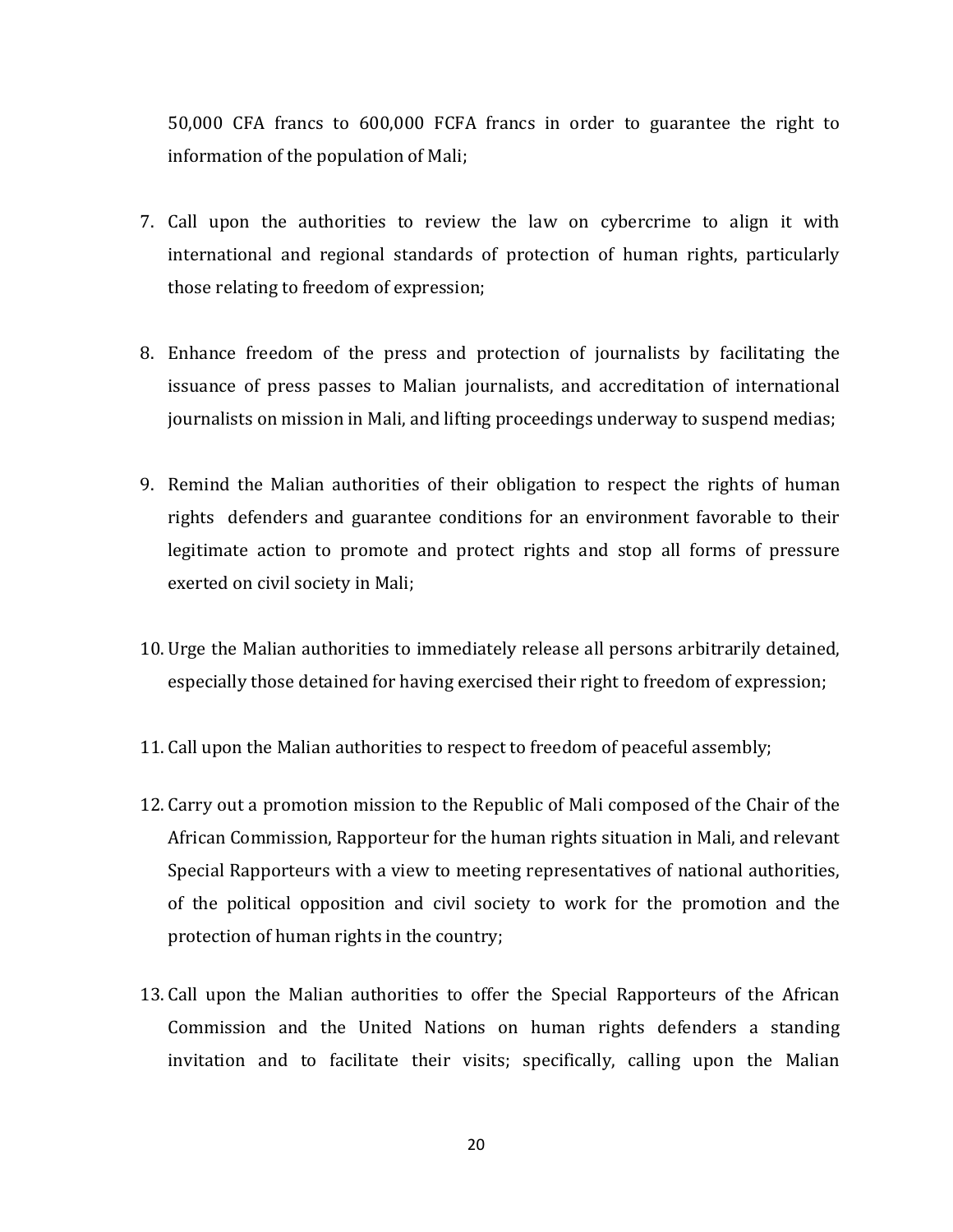authorities to implement the recommendations drafted by the Independent Expert of the United Nations on the human rights situation in Mali in its March 2022 report;

14. Calling upon the Malian authorities to agree to a fact-finding mission in Mali for cases of serious human rights violations committed since the coup d'état in August 2020 and for other cases of violations that could have been committed within the context of political transition.

**Adopted on Zoom - 20th April 2022**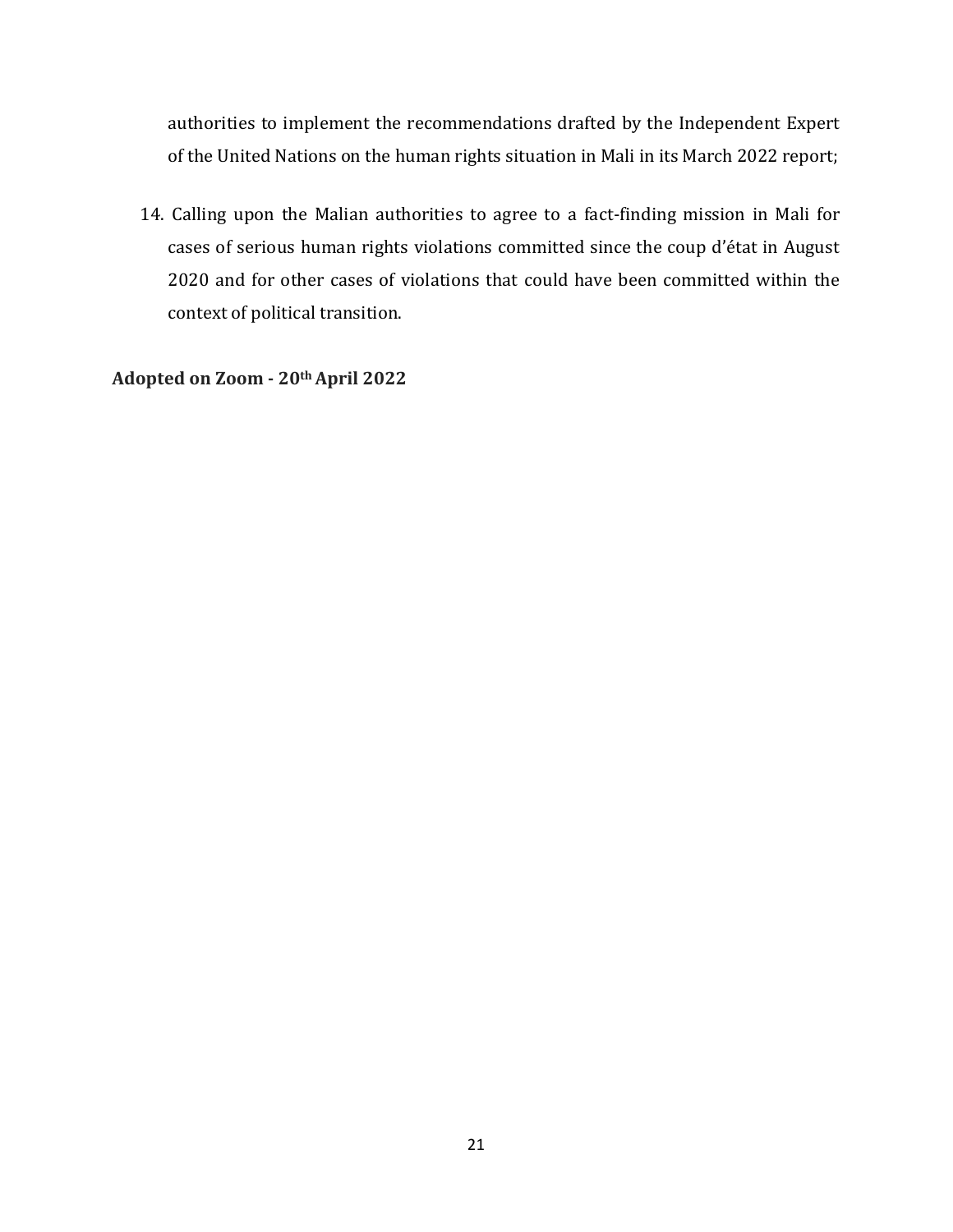#### **CRES/003/04/22: RÉSOLUTION SUR LA SITUATION DES DROITS DE L'HOMME EN RÉPUBLIQUE DU MALI**

Nous, les participants au Forum sur la participation des ONG à la 71ème Session Ordinaire de la Commission africaine des droits de l'homme et des peuples (CADHP) tenue virtuellement sous la forme d'un webinaire Zoom du 19 au 20 Avril 2022 en raison de la pandémie mondiale actuelle de Coronavirus (Covid19) ;

**Rappelant** le mandat de promotion et de protection des droits dont est investie la Commission africaine des droits de l'Homme et des Peuples (CADHP) en vertu de la Charte africaine ;

**Rappelant** les obligations de la République du Mali en vertu de la Charte africaine des droits de l'Homme et des Peuples, de la Charte africaine de la démocratie, des élections et de la gouvernance et des autres instruments régionaux et internationaux relatifs aux droits humains ratifiés par l'État malien ;

**Rappelant** les dispositions pertinentes de la Charte africaine qui garantissent le droit le droit à la vie (article 4), à la liberté et à la sécurité de la personne (article 6), le droit à la liberté d'expression et à l'accès à l'information (article 9), le droit à la liberté d'association (article 10), et le droit à la liberté de réunion (article 11) ;

**Rappelant** les articles 4, 5, 7 de la Constitution malienne du 25 février 1992 qui garantissent respectivement le droit à la liberté d'opinion et d'expression ; à la liberté d'association, de réunion, de cortège et de manifestation ; à la liberté de la presse ;

**Rappelant en outre** les précédentes résolutions de la CADHP sur la situation au Mali, **et notamment** sa résolution n°441 du 7 août 2020, adoptée lors de sa 66ème session ordinaire exprimant sa préoccupation face à la répression des manifestations de juin et juillet 2020 par les forces de sécurité maliennes, et déplorant « la violation de nombreux droits garantis par la Charte, y compris le droit à la liberté d'association et de réunion, à la liberté d'expression, ainsi que la protection contre les arrestations et les détentions arbitraires » et demandant « aux autorités compétentes de lui accorder l'autorisation nécessaire (…) pour effectuer une mission d'établissement des faits au Mali » ;

**Rappelant également** les communiqués de presse publiés par la CADHP les 26 mai 2021, 18 août 2020, 14 juillet 2020, notamment exhortant « toutes les parties au calme et à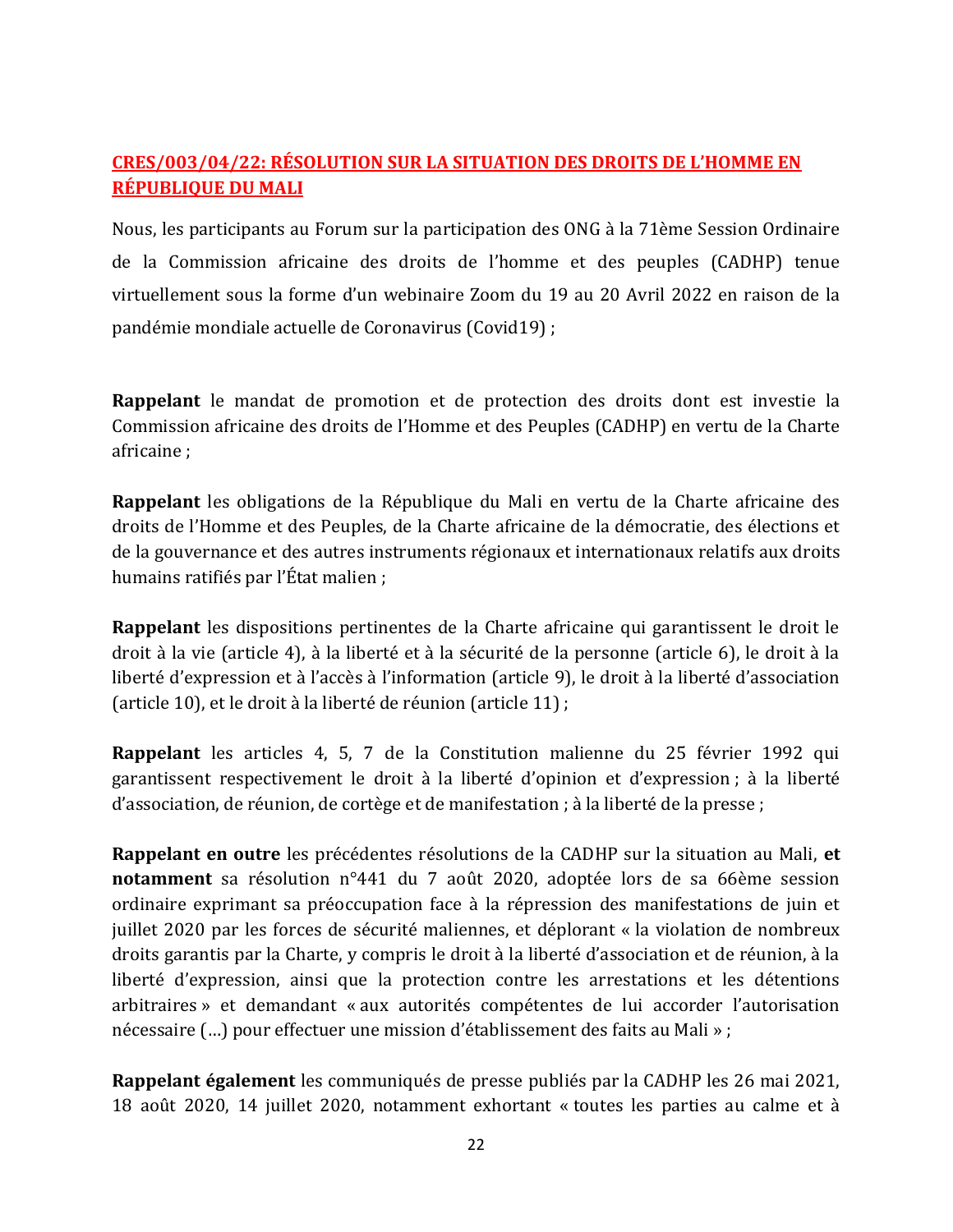garantir un climat respectueux des droits de l'Homme reconnus à la population malienne (...) » et « invitant les Forces de sécurité au respect de la vie humaine, de l'intégrité physique, de la liberté de réunion et de manifestation, du droit à la propriété tels qu'ils sont protégés par la Charte africaine des droits de l'homme et des peuples et d'autres instruments *pertinents* » ;

**Déplorant** les violations et menaces de violations répétées aux droits à la liberté d'opinion et à la liberté d'expression, caractérisées par la multiplication des actes d'intimidation et de harcèlement judiciaire, des arrestations arbitraires et tentatives d'arrestations et d'autres formes de menace et de pression exercées sur les personnes exprimant des opinions critiques envers les autorités de la Transition, notamment sur les réseaux sociaux ;

**Profondément** préoccupées par les restrictions au droit à l'information et à la liberté de la presse, manifestées par un contrôle accru des médias par les autorités de la Transition, la pratique progressive de l'autocensure par les journalistes et les médias au Mali, déjà menacés par la Loi de 2000 portant régime de la presse et délit de presse ;

**Dénonçant,** les restrictions apportées à l'espace civique et aux libertés publiques, notamment aux droits à la liberté d'association et la liberté de réunion pacifique, par l'imposition d'un système d'autorisation préalable à l'organisation de marches et la sélection arbitraire et discriminatoire des mouvements autorisés à protester ;

Invite la Commission africaine des droits de l'homme et des peuples à adopter d'urgence une résolution pour

- 1. **Appeler** les parties au conflit à respecter le droit international humanitaire et le droit international des droits de l'Homme
- 2. **Exhorter** les autorités maliennes à lutter contre l'impunité des crimes les plus graves commis dans le cadre du conflit en
- donnant les moyens financiers et techniques adéquats à la justice et notamment au Pôle judiciaire pour lui permettre d'enquêter sur les crimes les plus graves sur toute l'étendue du territoire
- profitant de la révision du code pénal, code de procédure pénale et du code de justice militaire pour harmoniser la définition des crimes de droit international avec celle du Statut de Rome ; définir toutes les formes de violences sexuels dans le code pénal ; introduire des dispositions relatives a la protection des victimes et des témoins ; circonscrire la compétence des tribunaux militaires aux infractions purement militaires, mettre fin aux ordres de poursuite et affirmer la compétence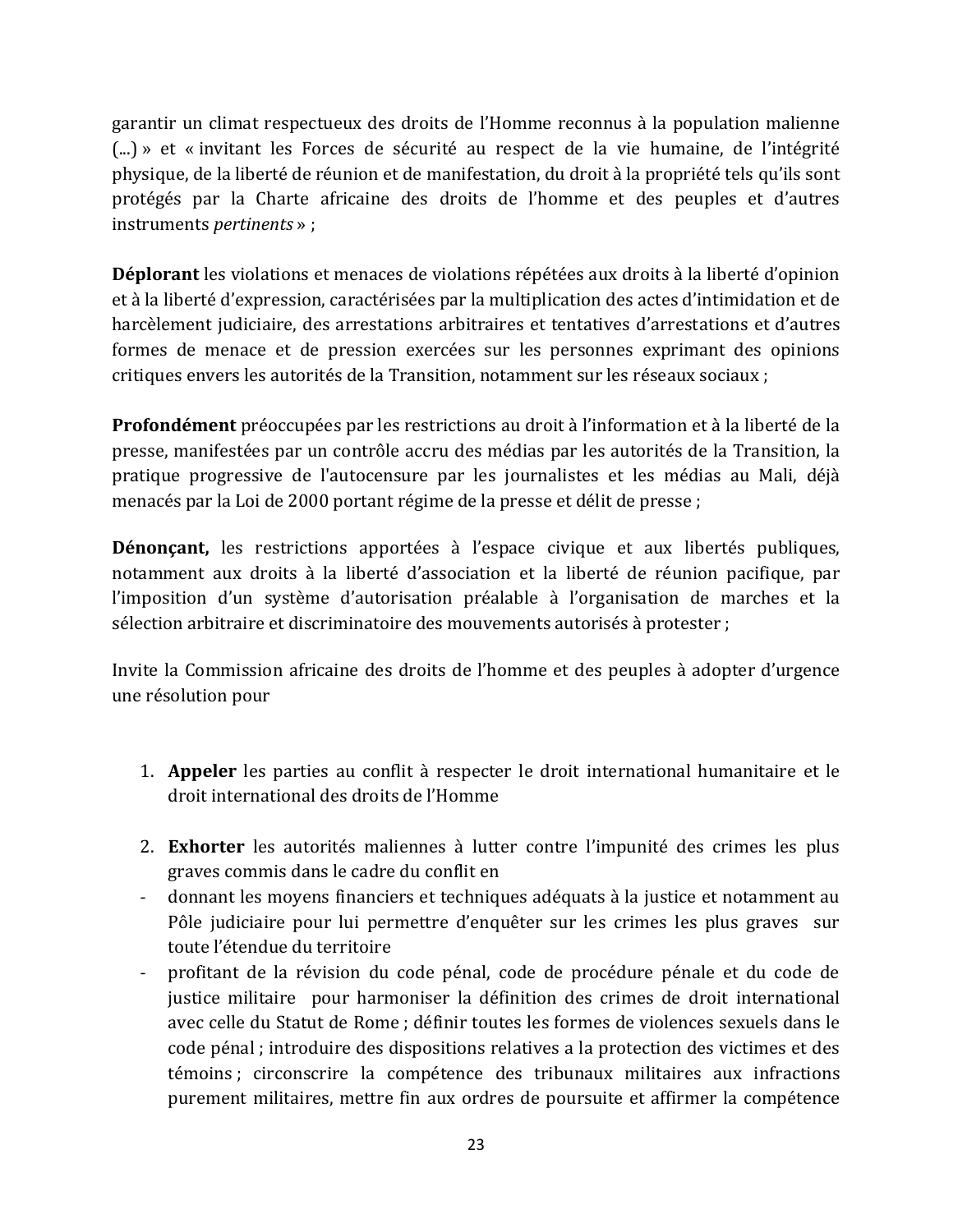du Pole judiciaire spécialisé pour connaître des crimes de droit international, y compris commis par des militaires.

- 3. **Appeler** les autorités maliennes à autoriser la MINUSMA à enquêter sur les incidents de Moura ;
- 4. **Appeler** les autorités maliennes à enquêter sur les incidents à Bounti, en cas de défaut d'ouverture de procédures judiciaires par les autorités françaises ;
- 5. **Condamner** les violations des libertés fondamentales et exhorter les autorités maliennes à mettre immédiatement un terme à tout acte susceptible de porter atteinte au respect des droits humains et à l'État de droit ;
- 6. **Exhorter** les autorités de la Transition à poursuivre les travaux engagés, en lien avec les organisations de la société civile et les médias, en vue de la dépénalisation du délit de presse, comme les délits contre l'autorité et la chose publique, et contre les personnes, passibles de peines d'emprisonnement de 3 mois à un an et d'amendes allant de 50.000 FCFA à 600.000 FCFA afin de garantir le droit à l'information des populations maliennes ;
- 7. **Appeler** les autorités à réviser la loi sur la cybercriminalité pour la mettre en conformité avec les normes internationales et régionales de protection des droits humains notamment celles relatives à la liberté d'expression ;
- 8. **Renforcer** la liberté de la presse et la protection des journalistes, en favorisant la délivrance des cartes de presse aux journalistes maliens, et des accréditations des journalistes internationaux en service au Mali, et en levant les procédures en cours de suspension des médias toujours en cours ;
- 9. **Rappeler** aux autorités maliennes leur obligation de respecter les droits des défenseurs des droits humains et à garantir les conditions d'un environnement favorable à leur action légitime de promotion et de défense des droits et cesser toutes formes de pression exercées sur la société civile au Mali ;
- 10. **Exhorter** les autorités maliennes à libérer immédiatement toutes les personnes arbitrairement détenues, notamment celles détenues pour avoir exercé leur droit à la liberté d'expression ;
- 11. **Appeler** les autorités maliennes à respecter le droit à la liberté de réunion pacifique ;